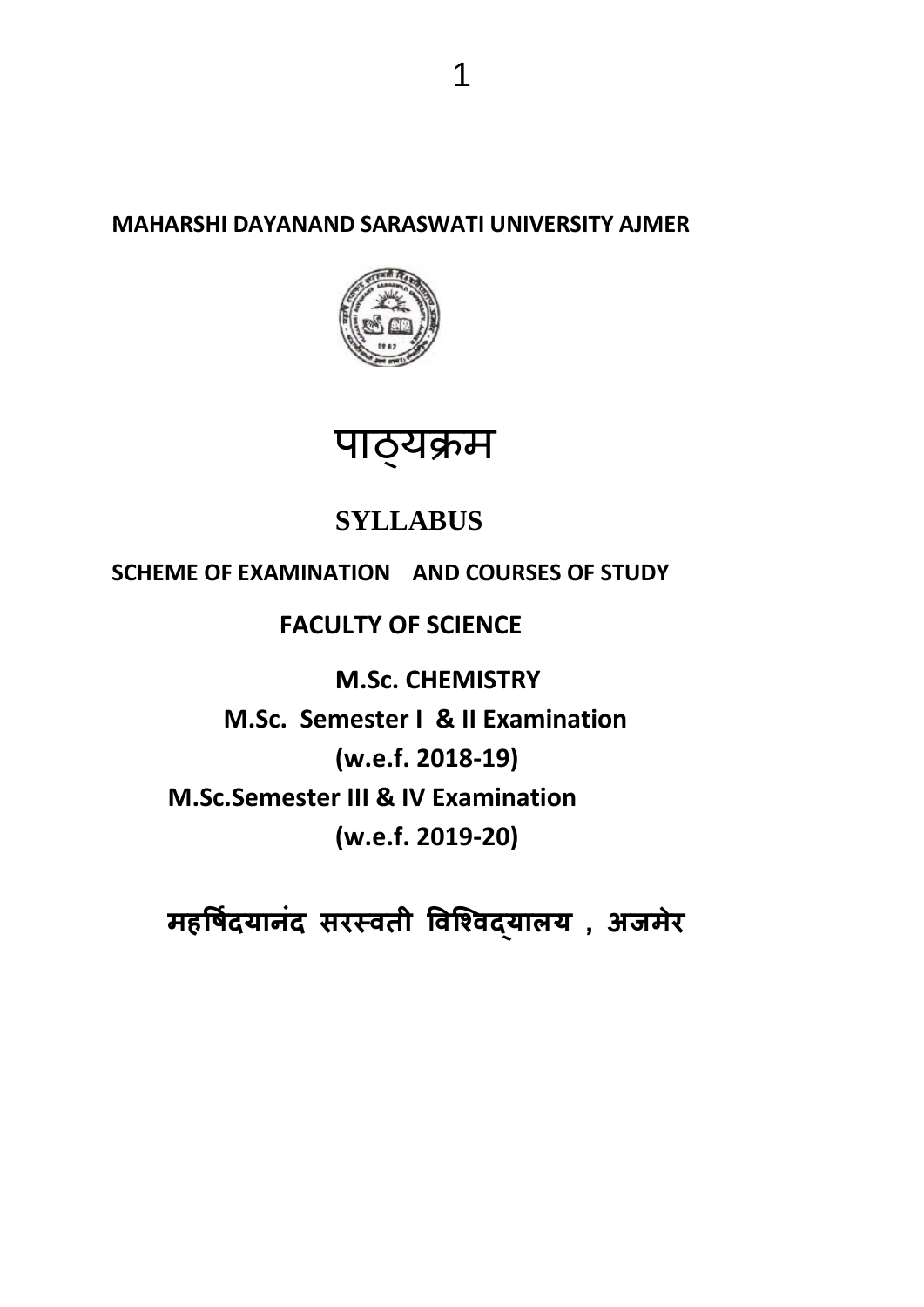# **M.Sc. CHEMISTRY SEMESTER SCHEME OF EXAMINATION**

- 1. The maximum marks of each Semester Examination will be 300 .There shall be two semesters in one year and four Semesters in all. It will necessary for a candidate to pass in the theory as well as in the practical examination separately.Criteria for pass percentage and division will be as per the university policy for Semester Scheme prescribed uniformly by the university.
- 2. There will be four papers in each of the four Semesters and 16 papers in all. Each paper will have maximum marks of 50 and examination will be of 3 hours duration. There will be one Practical Examination of 7 hours duration in one day with maximum of 100 marks in every Semester.
- 3. Each theory paper is assigned four hours per week of teaching. Practical classes are assigned three continuous periods of one hour each per day (18 hours per week). Seminars are assigned two hours per week which includes seminar presentation alongwith text submission.
- 4. Scheme of examination in Individual Semester and distribution of marks in each paper will be as under :

# **Curriculum & Scheme of Examination for M.Sc. Chemistry**

| <b>Semester Number</b><br><b>And Paper Nomenclature</b> |                                         | <b>Total Marks</b> |  |
|---------------------------------------------------------|-----------------------------------------|--------------------|--|
|                                                         |                                         |                    |  |
| <b>Semester I</b>                                       |                                         |                    |  |
| $Paper - I$                                             | Inorganic Chemistry                     | 50                 |  |
| Paper-II                                                | Reaction Mechanism $-I$                 | 50                 |  |
| Paper-III                                               | Physical Chemistry $-I$                 | 50                 |  |
| Paper-IV                                                | <b>Computer and Diffraction Methods</b> | 50                 |  |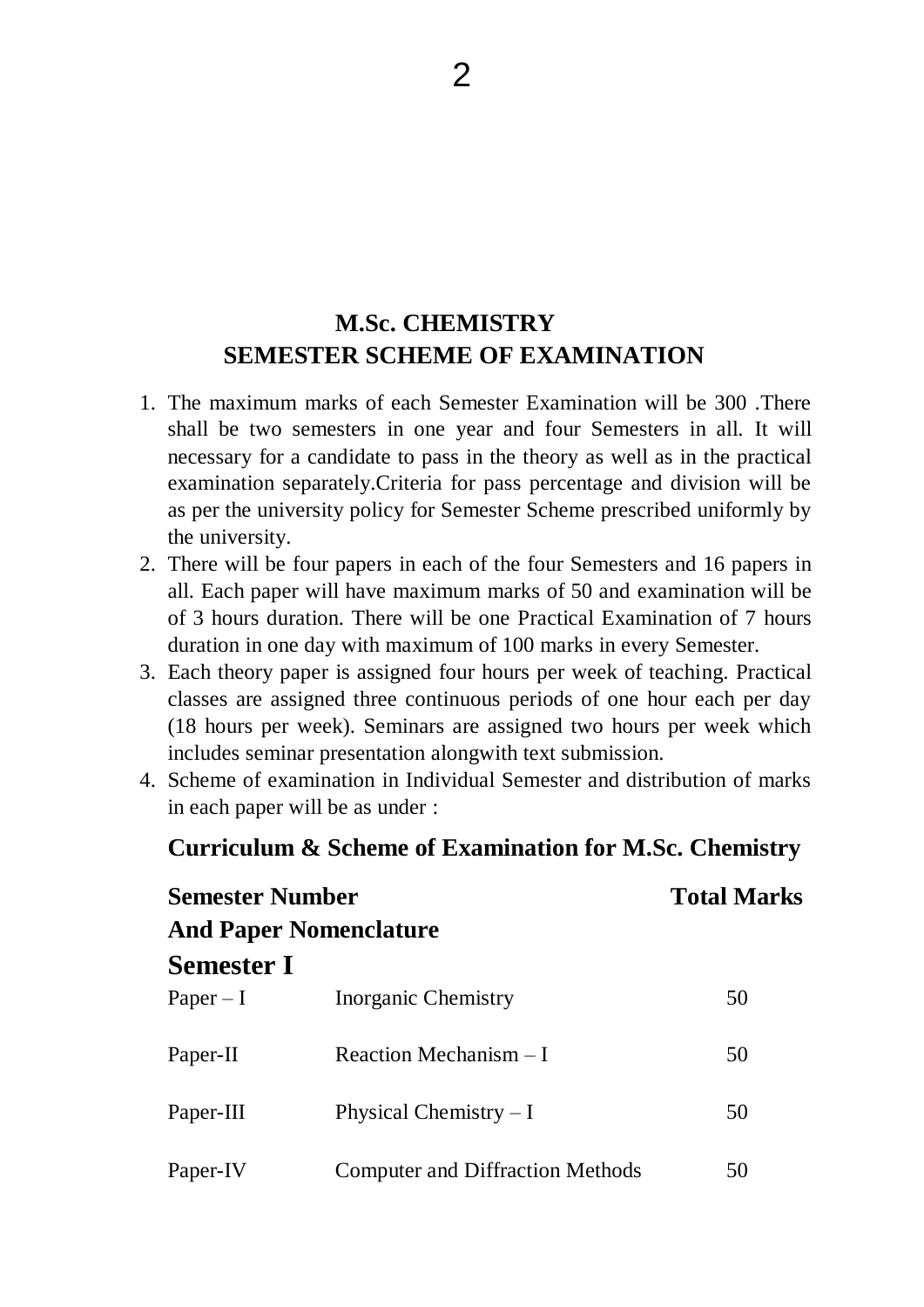| Paper V | Practicals (including Seminar of 15 marks) 100 |  |
|---------|------------------------------------------------|--|
|         | Total300                                       |  |

# **Semester II**

| Paper VI   | <b>Coordination Chemistry</b>                | 50               |
|------------|----------------------------------------------|------------------|
| Paper VII  | Reaction Mechanism -II and Stereochemistry50 |                  |
| Paper VIII | Physical Chemistry-II                        | 50               |
| Paper IX   | Group Theory and Spectroscopy                | 50               |
| Paper X    | Practicals (including Seminar of 15 marks)   | 100              |
|            |                                              | <b>Total 300</b> |

# **Semester III**

| Paper XI                       | Spectroscopy                                           | 50  |
|--------------------------------|--------------------------------------------------------|-----|
| Paper XII                      | Photochemistry and Solid State Chemistry               | 50  |
| Paper XIII                     | <b>Environmental Chemistry</b>                         | 50  |
| Paper XIV                      | Chemistry of Life                                      | 50  |
| Paper XV<br><b>Semester IV</b> | Practicals (including seminar of 15 marks)<br>Total300 | 100 |
| <b>Group A</b>                 |                                                        |     |
| Paper XVI A                    | Contemporary Inorganic Chemistry                       | 50  |
| Paper XVII A                   | <b>Bioinorganic Chemistry</b>                          | 50  |
|                                |                                                        |     |

Paper XVIII A Advance Co-ordination Chemistry 50

3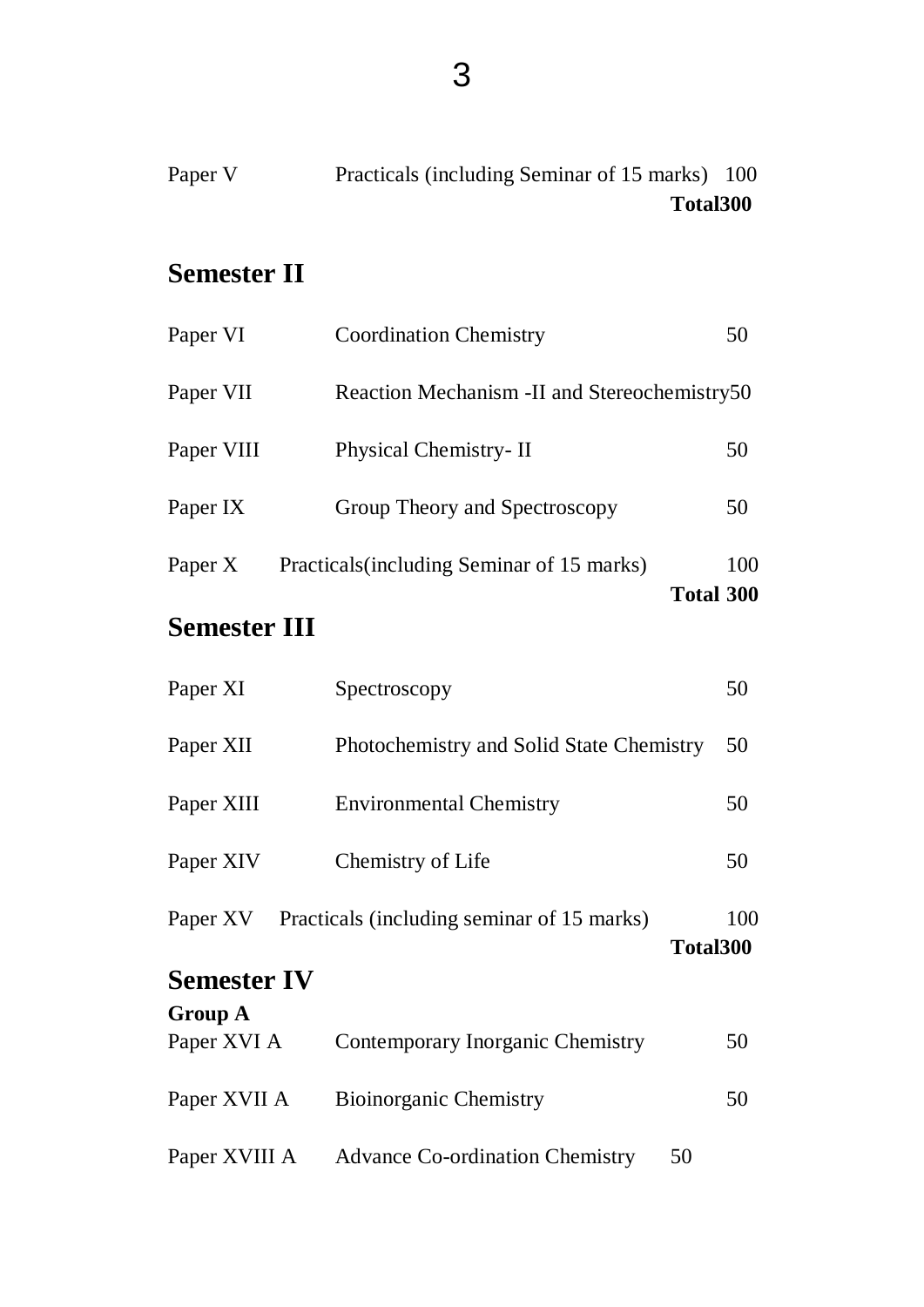| Paper XIX A                   | 50<br><b>Inorganic Polymers</b><br>200                                |            |
|-------------------------------|-----------------------------------------------------------------------|------------|
|                               | <b>OR</b>                                                             |            |
| <b>Group B</b><br>Paper XVI B | Organic Synthesis-I                                                   | 50         |
| Paper XVII B                  | Organic Synthesis-II                                                  | 50         |
| Paper XVIII B                 | <b>Heterocyclic Chemistry</b>                                         | 50         |
| Paper XIX B                   | <b>Natural Products</b><br>200                                        | 50         |
|                               | <b>OR</b>                                                             |            |
| <b>Group C</b><br>Paper XVI C | Chemical Dynamics- I                                                  | 50         |
| Paper XVII C                  | Chemical Dynamics-II                                                  | 50         |
| Paper XVIII C                 | Electrochemistry-I                                                    | 50         |
| Paper XIX C                   | Electrochemistry-II                                                   | 50         |
|                               | <b>200</b><br><b>OR</b>                                               |            |
| <b>Group D</b><br>Paper XVI D | <b>Forensic Chemistry</b>                                             | 50         |
| Paper XVII D                  | Anthropometry and Toxicology                                          | 50         |
| Paper XVIII D                 | Methods of Instrumental Analysis                                      | 50         |
| Paper XIX D                   | <b>Instrumental and Biochemical Analysis</b>                          | 50         |
| Paper XX                      | 200<br>Practicals (For each Group)<br>(including Seminar of 15 marks) | <b>100</b> |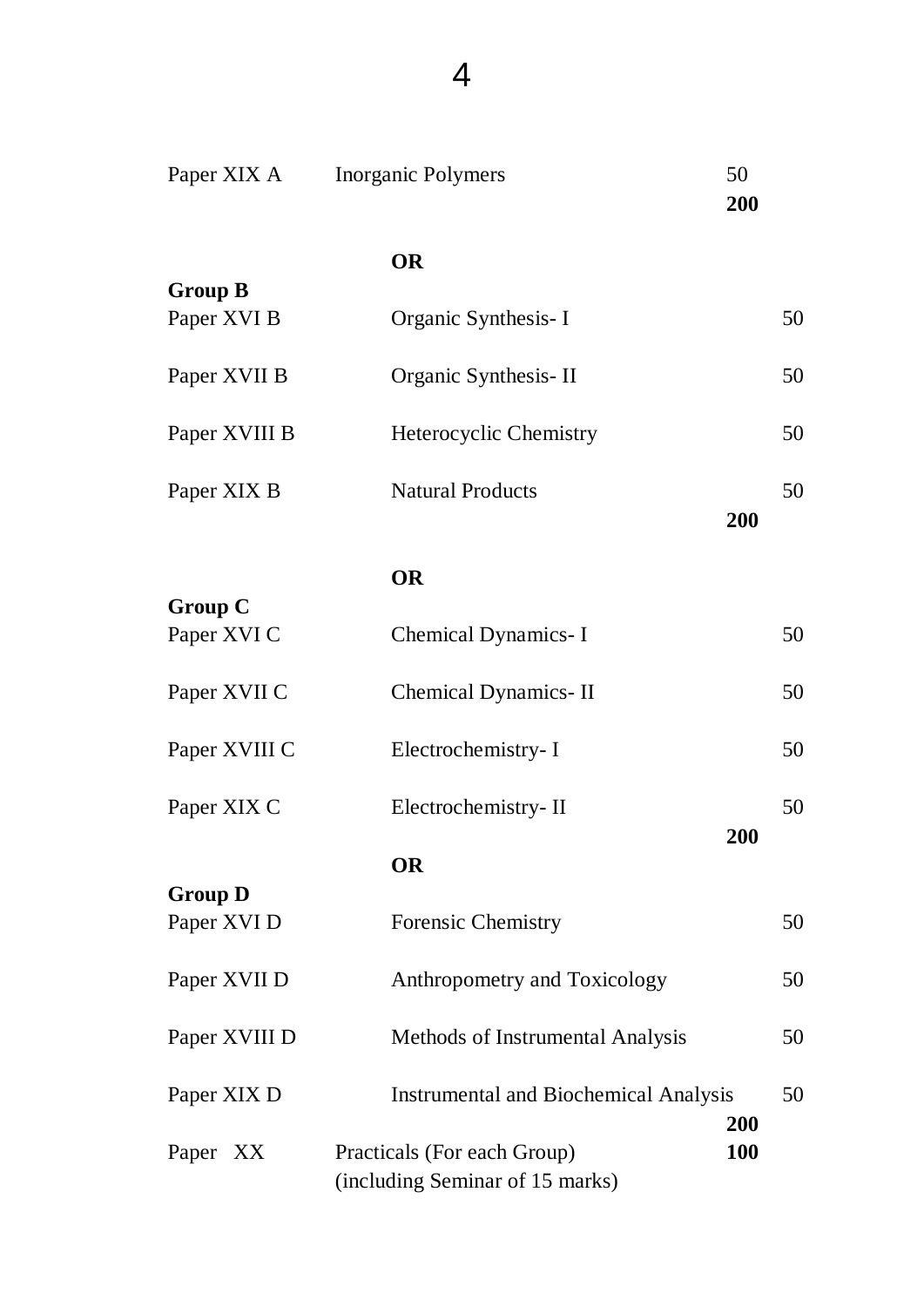# **M.SC.CHEMISTRY SEMESTER-I PAPER I- INORGANIC CHEMISTRY**

### **Time: 3 Hours Max. Marks:50**

**Note** : Each paper is divided into three independent units. The question paper is divided into three parts, Part – A, Part-B and Part-C. Part A  $(10 \text{ marks})$  is compulsory and contains 10 questions (50words each).Each question is of one mark. Part-B (10 marks) is compulsory and contains five questions at least one from each unit. Candidate is required to attempt all five questions. Each question is of two marks (100 words). Part-C (30 marks) contains six questions two from each unit. Candidate is required to attempt three questions - one from each Unit. Each question is of ten marks (400 words.).

# **Unit I**

# **(a) Stereochemistry and Bonding in Main Group Compounds**

VSEPR, Irregular Geometry of molecules. $d\pi$ -p $\pi$  bonds, Bent rule and energetics of hybridization, some simple reactions of covalently bonded molecules.

# **(b) Metal Clusters**

Higher boranes, carboranes, metalloboranes and metallocarboranes.

# **Unit II**

# **Fundamentals of Transition Metal Complexes**

Energy profile of reaction, reactivity of metal complexes, inert and labile complexes, kinetic application of valence bond and crystal field theories, kinetics of octahedral substitution, acid hydrolysis, factors affecting acid hydrolysis, base hydrolysis, conjugate base mechanismdirect and indirect evidences in favor of conjugate mechanism.

# **Unit III**

# **Reaction Mechanismof Transition Metal Complexes**

Anation reactions, reactions without metal ligand bond cleavage. Substitution reactions in square planar complexes, the trans effect, mechanism of the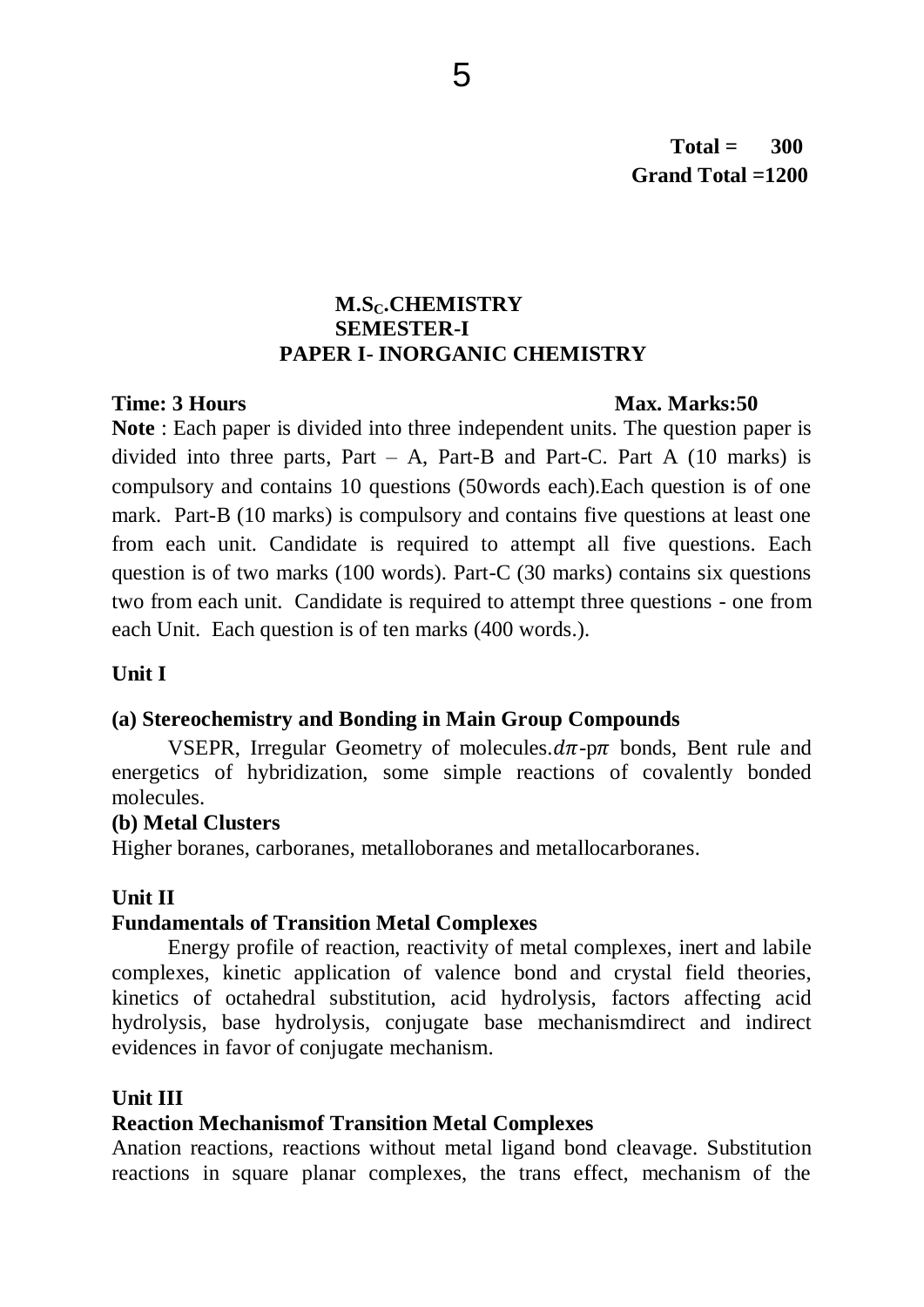substitution reaction. Redox reaction, electron transfer reactions, mechanism of one electron transfer reactions, outer-sphere type reactions, cross reactions and Marcus-Hush theory, inner sphere type reactions.

#### **Books Suggested**

1. Advanced Inorganic Chemistry, F.A.Cotton and Wilkinson. John Wiley.

2. Inorganic Chemistry, J.E. Huhey, Harpes& Row.

3. Chemistry of the Elements, N.N. Greenwood and A. Earnshow, Pergamon.

4. Comprehensive Coordination Chemistry eds., G. Wilkinson, R.D. Gillars and J.A. McCleverty, Pergamon.

5. Reaction mechanism, Basalo Pearson, Academic Press.

### **PAPER II- REACTION MECHANISM-I**

#### **Time: 3 Hours Max. Marks:50**

**Note** : Each paper is divided into three independent units. The question paper is divided into three parts Part – A, Part-B and Part-C. Part A  $(10 \text{ marks})$  is compulsory and contains 10 questions (50words each).Each question is of one mark. Part-B (10 marks) is compulsory and contains five questions at least one from each unit. Candidate is required to attempt all five questions. Each question is of two marks (100 words). Part-C (30 marks) contains six questions two from each unit. Candidate is required to attempt three questions- one from each Unit. Each question is of ten marks (400 words.).

#### **Unit I**

#### **(a) Nature of Bonding in Organic Molecules**

Delocalized chemical bonding-conjugation, cross conjugation, resonance, hyperconjugation, bonding in fullerenes,tautomerism.

Aromaticity in benzenoid and non-benzenoid compounds, alternant and non-alternant hydrocarbons, Huckel's rule, energy level of  $\pi$ -molecular orbitals,annnulenes, anti aromaticity, homo-aromaticity, PMO approach.

Bonds weaker than covalent – addition compounds, Crown ether complexes and cryptands, inclusion compounds.

#### **(b) Reaction Mechanism: Structure and Reactivity**

Types of mechanisms, types of reactions, thermodynamic and kinetic requirements, kinetic and thermodynamic control, Hammond's postulate, Curtin-Hammett principle. Potential energy diagrams.

6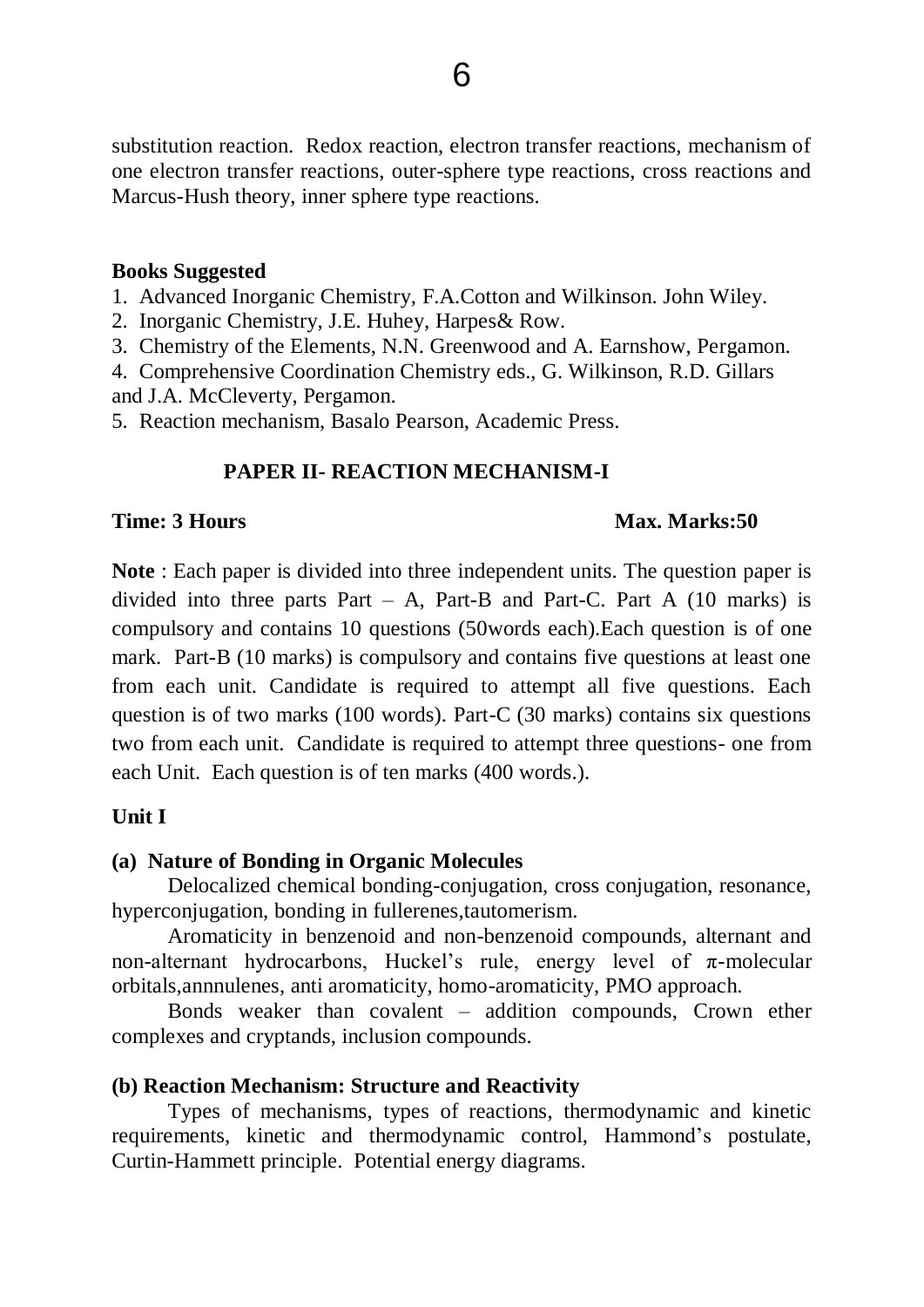Generation, structure, stability and reactivity of carbocations, carbanions free radicals, carbenes and nitrenes.

Effect of structure on reactivity-resonance and field effects, steric effect,the Hammett&Taft equation- linear free energy relationship., substituent and reaction constants.

#### **Unit II**

#### **(a) Aliphatic Nucleophilic substitution**

The  $S_N2 S_N1$ , mixed  $S_N1$  and  $S_N2$  and SET mechanism

### **(b) Aromatic Nucleophilic Substitution**

The  $ArS_N1$ ,  $ArS_N2$ , benzyne and  $S_{RN}1$  mechanism. Reactivity-effect of substrate structure, leaving group and attacking nucleophile. The von Richter, Sommelet-Hauser andSmiles rearrangements.

### **(c)Aliphatic Electrophilic Substitution.**

Bimolecular mechanism-S<sub>E</sub>2 and S<sub>E</sub>i. The S<sub>E</sub><sup>1</sup> mechanism, electrophilic substitution accompanied by double bond shifts. Effect of substrates, leaving group and the solvent polarity on the reactivity.

### **(d) Aromatic Electrophilic Substitution**

The arenium ion mechanism, orientation and reactivity, energy profile diagrams. The ortho/para ratio, ipso attack, orientation in other ring system.quantitative treatment of reactivity in substrates and electrophiles. Diazonium coupling, Vismeir reaction, Gattermann-koch reaction.

# **UNIT – III**

# **Free Radical Reactions**

Types of free radical reactions, free radical substitution mechanism, mechanism at an aromatic substrate, neighbouring group assistance.Reactivity for aliphatic and aromatic substrates at a bridgehead.Reactivity in the attacking radicals.The effect of solvent on reactivity.

Allylic halogenations (NBS), oxidation of aldehydes to carboxylic acids, auto-oxidation, coupling of alkynes and arylation of aromatic compounds by diazonium salts, Sandmeyer reaction. Free radical rearrangement, Hunsdiecker Reaction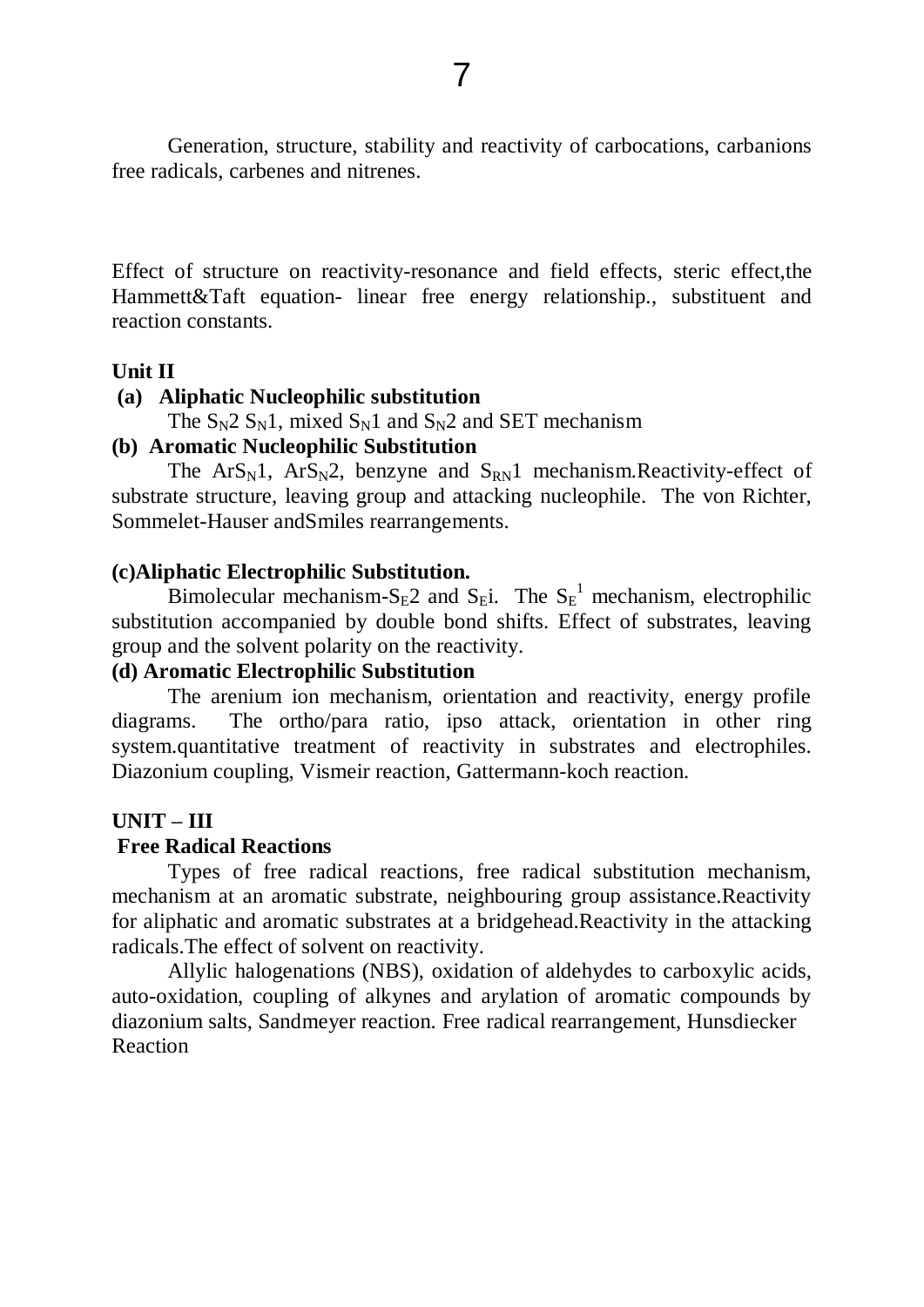### **Books Suggested**

- 1. Advanced Organic Chemistry-Reactions, Mechanism and Structure, Jerry March, John Wiley.
- 2. Advanced Organic Chemistry, F.A. Carey and R.J. Sundberg, Plenum.
- 3. A guide Book to Mechanism in Organic Chemistry, Peter Sykes, Longman
- 4. Structure and Mechanism in Organic Chemistry, C.K. Ingold Cornell University Press.
- 5. Organic Chemistry, T.R. Morrison and R.N. Boyd, Prentice-Hall
- 6. Modern Organic Reactions, H.O. Housee, Benjamin.
- 7. Principles of Organic Synthesis, R.O.C. Norman and J.M. Coxon, Blackie Academic & Professional.
- 8. Pericyclic Reactions S.M. Mukherji, Macmillan, India.
- 9. Reaction Mechanism in Organic Chemistry, S.M. Mukherji and S.P. Singh, Macmillan.
- 10. Stereochemistry of Organic Compounds, D. Nasipuri, New Age International.
- 11. Stereochemistry of Organic Compounds, P.S. New Age International.
- 12. Quantum Chemistry by Zimmerman Academic Press.

# **PAPER III – PHYSICAL CHEMISTRY- I**

#### **Time: 3 Hours Max. Marks: 50**

**Note** : Each paper is divided into three independent units. The question paper is divided into three parts Part – A, Part-B and Part-C. Part A  $(10 \text{ marks})$  is compulsory and contains 10 questions (50words each).Each question is of one mark. Part-B (10 marks) is compulsory and contains five questions at least one from each unit. Candidate is required to attempt all five questions. Each question is of two marks (100 words). Part-C (30 marks) contains six questions two from each unit. Candidate is required to attempt three questions one from each Unit. Each question is of ten marks (400 words.).

#### **Unit I**

# **(a) Quantum Chemistry**

8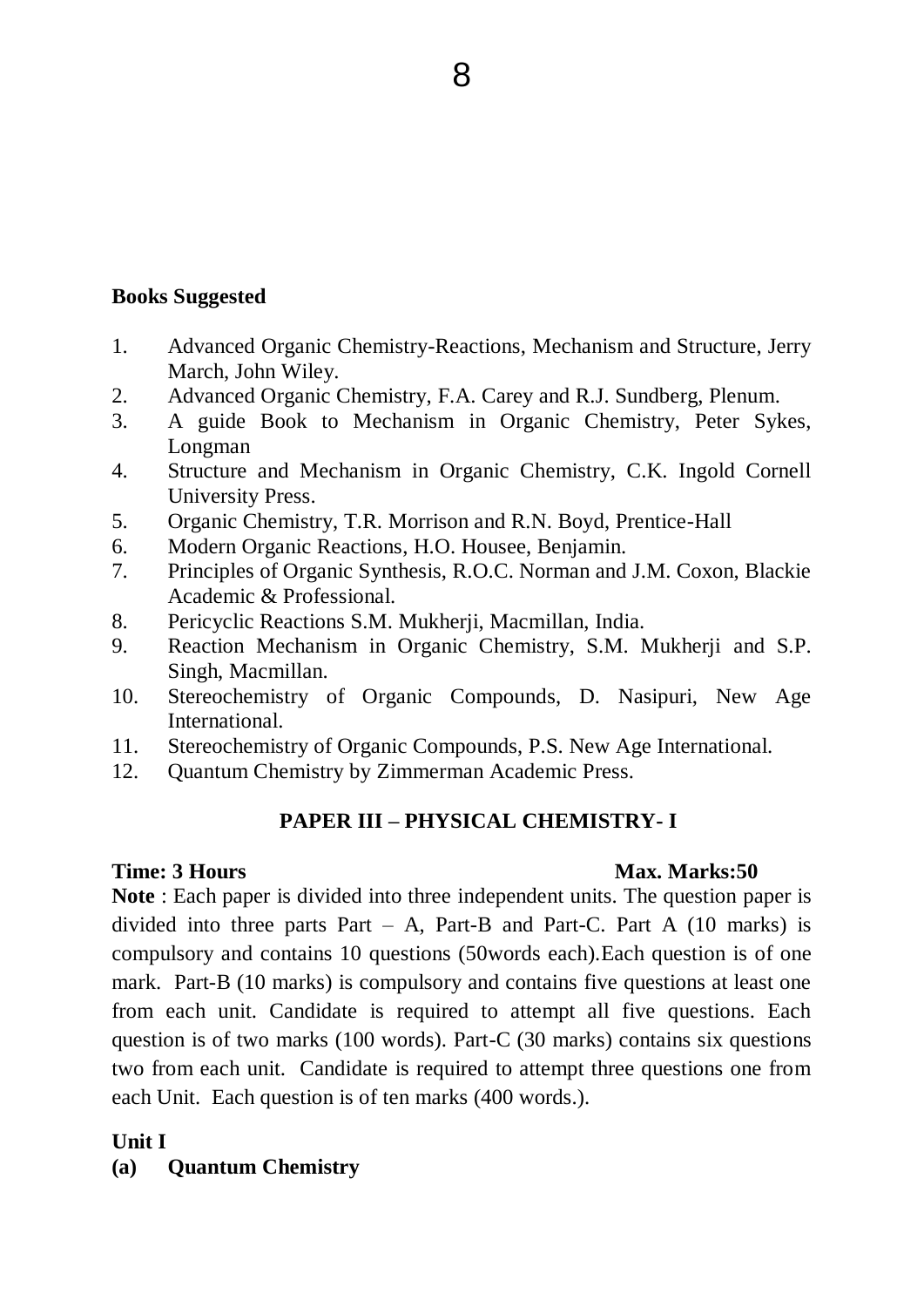Schrodinger equation to some model systems viz., harmonic oscillator, the rigid rotor, the hydrogen atom.Applications of variation method and perturbation theory to the Helium atom.

#### **(b) Molecular Orbital Theory**

Huckel theory of conjugated systems, bond order and charge density calculations. Applications to ethylene, butadiene, cyclopropeny1 radical, cyclobutadiene etc.

### **Unit II**

### **Thermodynamics**

Concept of fugacity and determination of fugacity. Non-ideal systems, Excess functions for non-ideal solutions, Activity, Activity coefficient**,**Debye Huckel theory for activity coefficient for electrolytic solution; determination of activity and activity coefficient; ionic strength. Application of phase rule to three component system – acetic acid + chloroform + water.

### **Unit III**

### **A. Chemical Dynamics**

Collision theory of reaction rates, steric factor, activated complex theory, ionic reactions, kinetic salt effects, steady state kinetics, kinetic and thermodynamic control of reactions, methods of determining mechanism, isotope effects.

Dynamic chain (hydrogen-bromine reactions, pyrolysis of acetaldehyde, decomposition of ethane), photochemical (hydrogen-bromine reaction), acid base catalysis, kinetics of enzyme reactions, general features of fast reactions, study of fast reactions by flow method, flash photolysis, dynamics of unimolecular reactions (Lindemann Theory,Hinshelwood Modifications).

### . **Books Suggested :**

- 1. Physical Chemistry, P.W. Atkins, ELBS
- 2. Introduction to Quantum Chemistry, A.K. Chandra, Tata McGraw Hill.
- 3. Quantum Chemistry, Ira N. Levine, Prentice Hall.
- 4. Coulson's Valance, R McWeeny, ELBS
- 5. Chemical Kinetics, K.J.Laidler, MacGraw-Hill
- 6. Kinetics and Mechanism of Chemical transformations, J. Rajaram and J. Kuriacose,McMillan.
- 7. Micelles, Theoretical and Applied Aspects, V.Moroi, Plenum.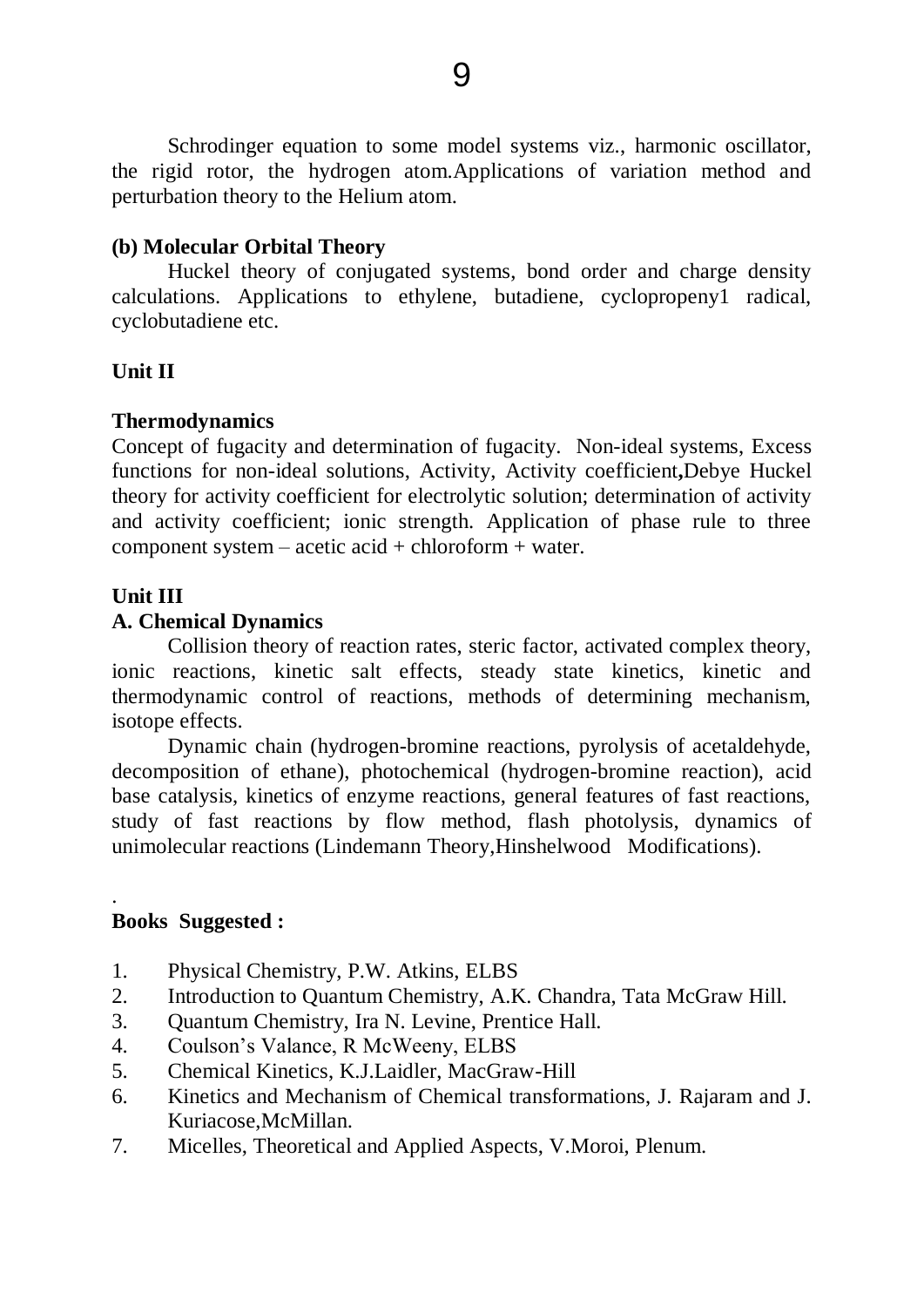- 8. Modern Electrochemistry Vol.I and Vol.II J.O.M. Bockris and A.K.N. Reddy, Plenum.
- 9. Introduction to Polymer Science, V.R. Gowarikar, N.V. Vishwanathan and J. Sridhar, Wiley Easterm.
- 10. Phase Rule by Bowden.
- 11. Phase Rule by Y.K. Gupta.

# **PAPER IV COMPUTERAND DIFFRACTION METHODS**

### **Time: 3 Hours Marks: 50**

**Note** : Each paper is divided into three independent units. The question paper is divided into three parts Part – A, Part-B and Part-C. Part A  $(10 \text{ marks})$  is compulsory and contains 10 questions (50words each).Each question is of one mark. Part-B (10 marks) is compulsory and contains five questions at least one from each unit. Candidate is required to attempt all five questions. Each question is of two marks (100 words). Part-C (30 marks) contains six questions two from each unit. Candidate is required to attempt three questions one from each Unit. Each question is of ten marks (400 words.).

# **Unit I**

# **(a) Introduction to Computers and Computing**

Basic structure and functioning of computers with a PC as an illustrative example.Memory, I/O devices.Secondary Storage.Computer language.Operating systems with DOS as an example.Introduction to UNIX and WINDOWS.Data Processing, principles of programming. Algorithms and flow-charts.

# **(b) Computer Programming in C**

Overview of C, Constants., Variable and Data Types, Operators and Expression, Managing Input and output Operators, Decision Making and Branching, IF statement, IF….ELSE statement, GO TO statement, Decision Making and Looping, WHILE statement, DO statement and FOR Statement, Jumps in loop.

# **Unit-II**

# **(a) Programming in Chemistry**

Development of small computer codes involving simple formulae in chemistry, such as Vander waals equation, titration, kinetics, radioactive decay. Evaluation of lattice energy and ionic radii from experimental data.

# **(b) Electron Diffraction:**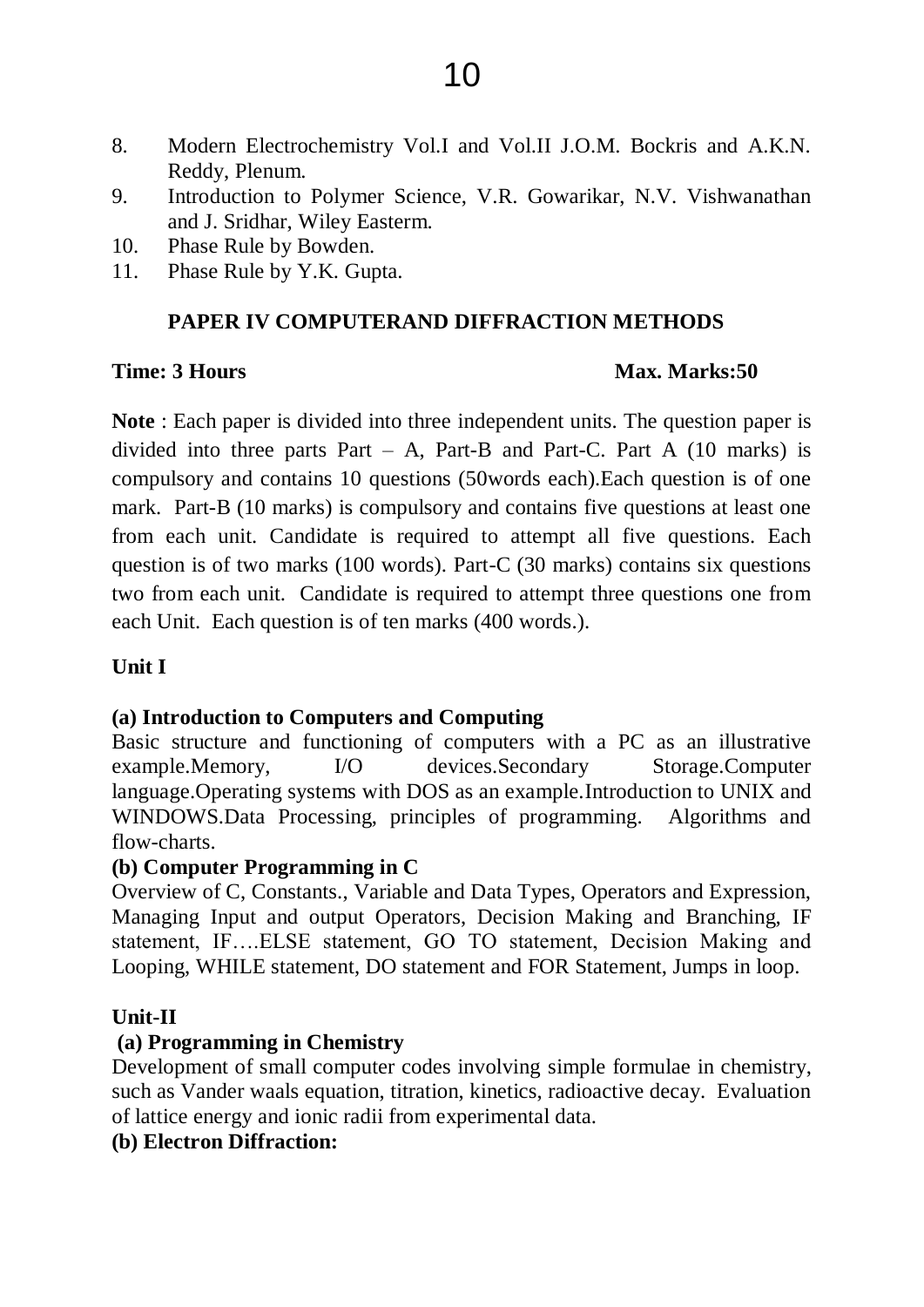Scattering intensity Vs. scattering angle, Wierl equation, measurement technique, elucidation of structure of simple gas phase molecules, Low energy electron diffraction and structure of surfaces.

#### **(c) Neutron diffraction**

Scattering of neutrons by solids and liquids, magnetic scattering, measurement techniques.Elucidation of structure of magnetically ordered unit cell.

# **Unit - III**

### **X-ray Diffraction**

Debye-Scherrer method of X-ray structural analysis of crystal, index reflections, identification of unit cells from systematic absences in diffraction pattern. Structure of simple lattices and X-ray intensities, structural factor and its relation to intensity and electron density, phase problem.Description of the procedure for an X-ray structure analysis, absolute configuration of molecules.Ramchandran diagram.

#### **Books Suggested**

- 1. Modern Spectroscopy, J.M. John Wiley.
- 2. Applied Electron Spectroscopy for chemical Analysis Ed. H. Windawi and F.L. No, Wiley Interscience.
- 3. NMR, NQR, EPR and Mossbaur Spectroscopy in Inorganic Chemistry, R.V. Parish, Ellis Harwood.
- 4. Physical Methods in Chemistry R.S. Drago, Saunders College.
- 5. Chemical Application of Group Theory, F.A. Cotton.
- 6. Introduction to Molecular Spectroscopy, R. Chang, McGraw Hill.
- 7. Basic Principles of Spectroscopy, R. Chang, McGraw Hill
- 8. Theory and Applications of UV Spectroscopy, H.H. Jaffe and M. Orchin, IBH-Oxford.
- 9. Introduction of Photoelectron Spectroscopy, P.K. Ghosh, John Wiley.
- 10. Introduction to Magnetic Resonance., A Carrington and A.D. Carrington and A.D. Maclachalan, Harper & Raw.
- 11. Programming inAnsiC-E. Balagursamy

# **PAPER V -PRACTICALS**

#### **Time : 07 Hours Max Marks-100**

 **A. INORGANIC PREPARATIONS (At least seven preparations)** (1)Tris(thiourea)copper (II)sulphate.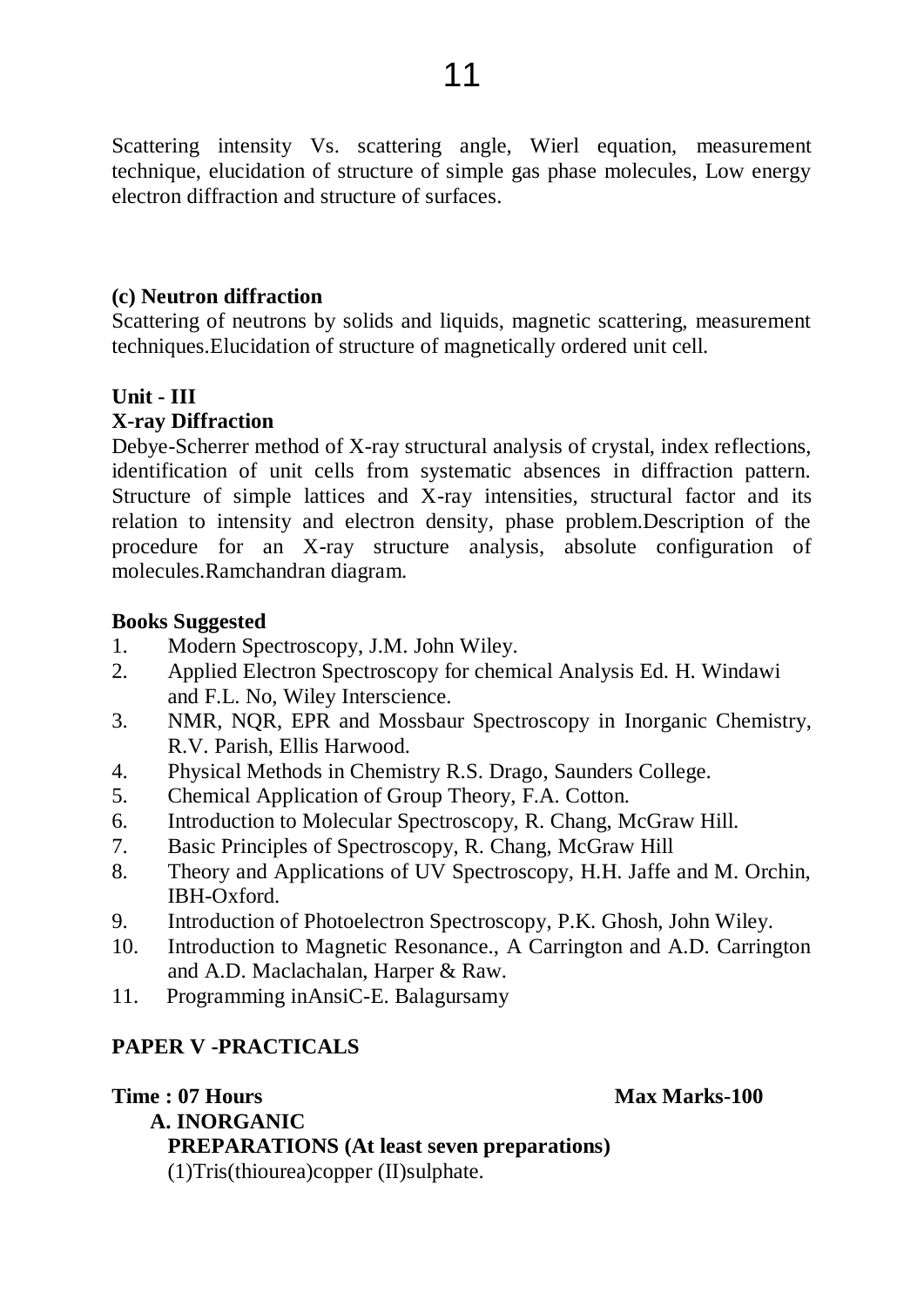(2)Cis –Potassium Dioxalatediaquachromate(III).

(3)Sodium Diamminetetrathiocynatochromate(III).

(4) Trans-potassium dioxalatediaquachromate(III)

(5)Potassium Trioxalatoferrate(III)hydrate

(6) Potassium trioxalato chromate (III) trihydrate

(7)Purssian Blue.

(8)Hexamminecobalt(III) hexanitrocobaltate(III).

(9)Dichloridebis(pyridine)cobalt(II).

(10)Hexamminenickle(II) chloride.

(11)Bis(dimethylglyoximato)nickel (II).

(12)Tetramminecopper(II) sulphate monohydrate

(13) Mercury tetrathiocyanatocobaltate (II)

 $(14)Cis[Co(trien)(NO<sub>2</sub>)<sub>2</sub>]Cl.H<sub>2</sub>O$ 

# **B. ORGANIC (a)QUALITATIVE ANALYSIS (At least seven mixtures)**

Separation, purification and identification of compounds of binary mixture (two solids) by water, ether,  $NaHCO<sub>3</sub>$  and NaOH.Prepare derivative(s) where possible.

# **(b)QUANTITATIVE ANALYSIS (At least five)**

- (i) Estimate amines by acetylation method.
- (ii) Estimate phenols using acetylation method.
- (iii) Determine Iodine Value of an oil sample.
- (iv) Determine Saponification Value of a fat or oil sample.
- (v) Determine Saponification equivalent of an ester
- (vi) Determine Acid Value of a fat or oil sample
- (vii) Determine Aniline Point of an oil sample.
- (viii) Determine the number of hydroxyl groups in an organic compound by acetylation method.
- (ix) Determine the neutralization equivalent of the given carboxylic acid.

# **C.PHYSICAL CHEMISTRY (Perform at least seven experiments)**

1.Determination of the effect of change of temperature on the velocity constant of hydrolysis of an ester.

2.Determination of the effect of change of concentration of reactants and catalyst on the velocity constant of hydrolysis of an ester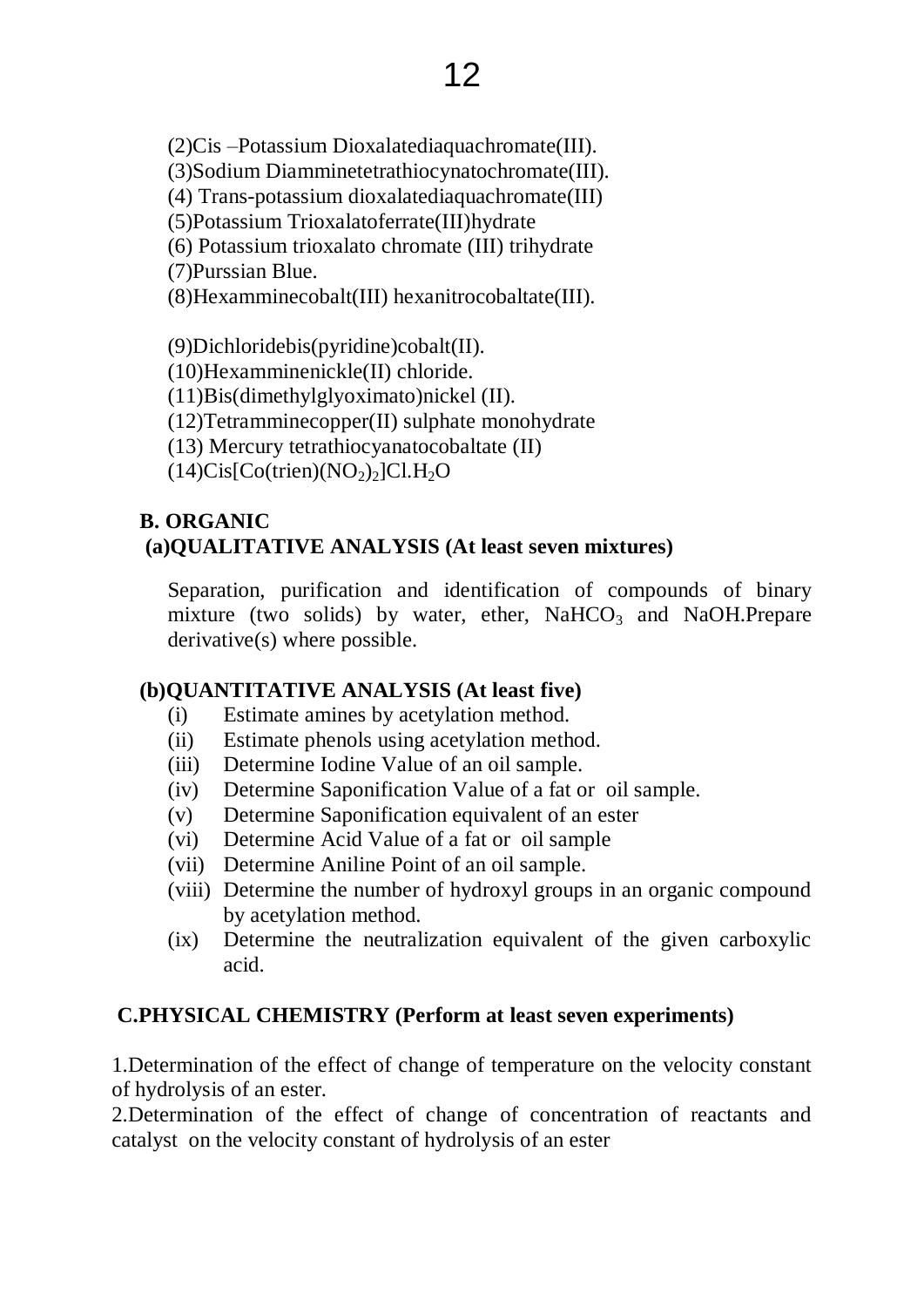3.Determination of the effect of Ionic strength on the velocity constant of hydrolysis of an ester

4.Determination of strength of strong acid in gm/l conductmetricallyby titrating with strong base.

5.Determination of strength of strong acid in gm/l conductmetrically by titrating with weak base.

6.Determination of strength of weak acid in gm/l conductmetrically by titrating with strong base.

7.Determination of strength of weak acid in gm/l conductmetrically by titrating with weak base.

8.Determination of strength of strong and weak acid in gm/l in a given mixture conductmetrically by titrating against a strong base.

9.Determination of strength of strong and weak acid in gm/l in a given mixture conductmetrically by titrating against a weak base.

10.Determination of the dissociation constant of monobasic/ dibasic acid.

11. To find the relative and absolute viscosity of given liquid at room temperature using Ostwald's Viscometer.

12. To determine the composition of the given mixture consisting of two miscible liquids A and B by viscosity measurement.

13. To determine the parachor of carbon and hydrogen atoms by drop weight method using stalagmometer

# **Books Suggested :**

- 1. Vogel's Textbook of Quantitative Analysis, revised, J. Bassett, R.C. Denney, GH. Jeffery and J. Mendham, ElBS.
- 2. Synthesis and Characterization of Inorganic Compounds, W.L. Jolly, Prentice Hall.
- 3. Experiments and Techniques in Organic Chemistry, D.Past, C.Johnson and M. Miller, Prentice Hall.
- 4. Macroscale and Miicroscale Organic Experiments, K.L. Williamson, D.C. Health.
- 5. Systematic Qualitative Organic Analysis, H. Mideleton, Adward Arnold.
- 6. Handbook of Organic Analysis-Qualitative and Quantitative, H. Clark, Adward Arnold.
- 7. Vogel's Textbook of Practical Organic Chemistry, A.R. Tatchell John Wiley.
- 8. Practical Physical Chemistry, A.M. James and F.E. Prichard, Longman.
- 9. Findley's Practical Physical Chemistry, B.P. Levitt, Longman.
- 10. Experiments inPhysical Chemistry, R.C. Das and B. Behera. Tata McGraw Hill

# **INSTRUCTIONS FOR PRACTICALS**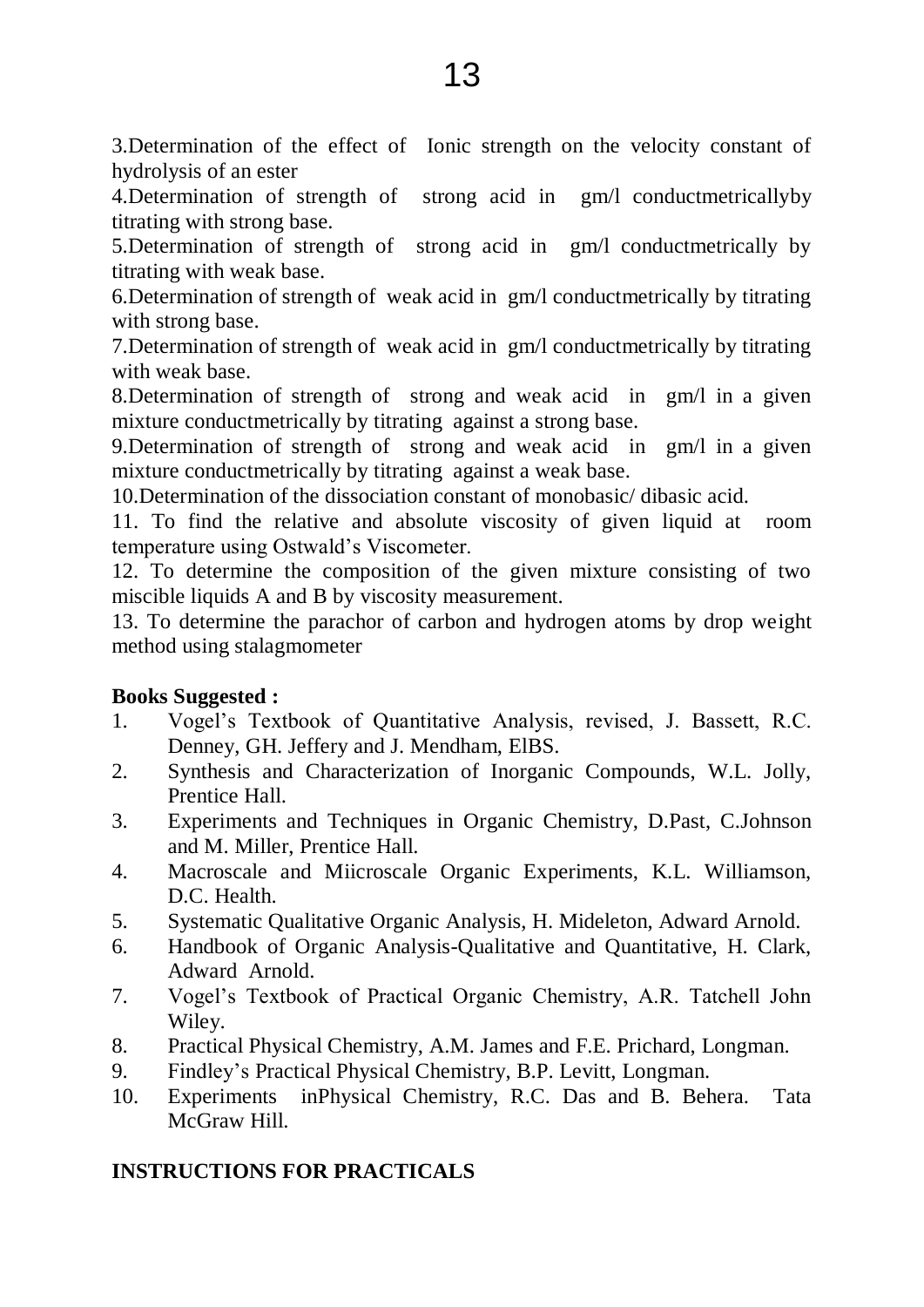|                                         |       |       |       | <b>Marks</b> |     |
|-----------------------------------------|-------|-------|-------|--------------|-----|
| $(A)$ Inorganic                         |       |       |       |              |     |
| <b>Inorganic Preparation</b>            |       |       |       | $-15$        |     |
| (B)Organic                              |       |       |       |              |     |
| (a) Qualitative Analysis                |       | $-15$ |       |              |     |
| (b) Quantitative Analysis               | $-15$ |       |       |              |     |
| (C) Physical                            |       |       |       |              |     |
| One experiment is to be performed<br>1. |       |       |       | $-20$        |     |
| $(D)$ Viva                              |       |       |       | $-10$        |     |
| (E)Record                               |       |       |       | $-10$        |     |
| (F)Seminar                              |       |       | $-15$ |              |     |
| <b>Grand Total</b>                      |       |       |       |              | 100 |

#### **Max Marks: 100 Time:07 Hours**

The Board of Examiners will constitute of one External Examiner and one Internal Examiner**.**

### **M.Sc.CHEMISTRY SEMESTER-II**

#### **PAPER VI – COORDINATION CHEMISTRY**

#### **Time: 3 Hours Max. Marks: 50**

**Note** : Each paper is divided into three independent units. The questions paper is divided into three parts Part – A, Part-B and Part-C. Part A  $(10 \text{ marks})$  is compulsory and contains 10 questions (50words each).Each question is of one mark. Part-B (10 marks) is compulsory and contains five questions at least one from each unit. Candidate is required to attempt all five questions. Each question is of two marks (100 words). Part-C (30 marks) contains six questions two from each unit. Candidate is required to attempt three questions one from each Unit. Each question is of ten marks (400 words.).

### **Unit I (a) Metal-Ligand Equilibria in Solution**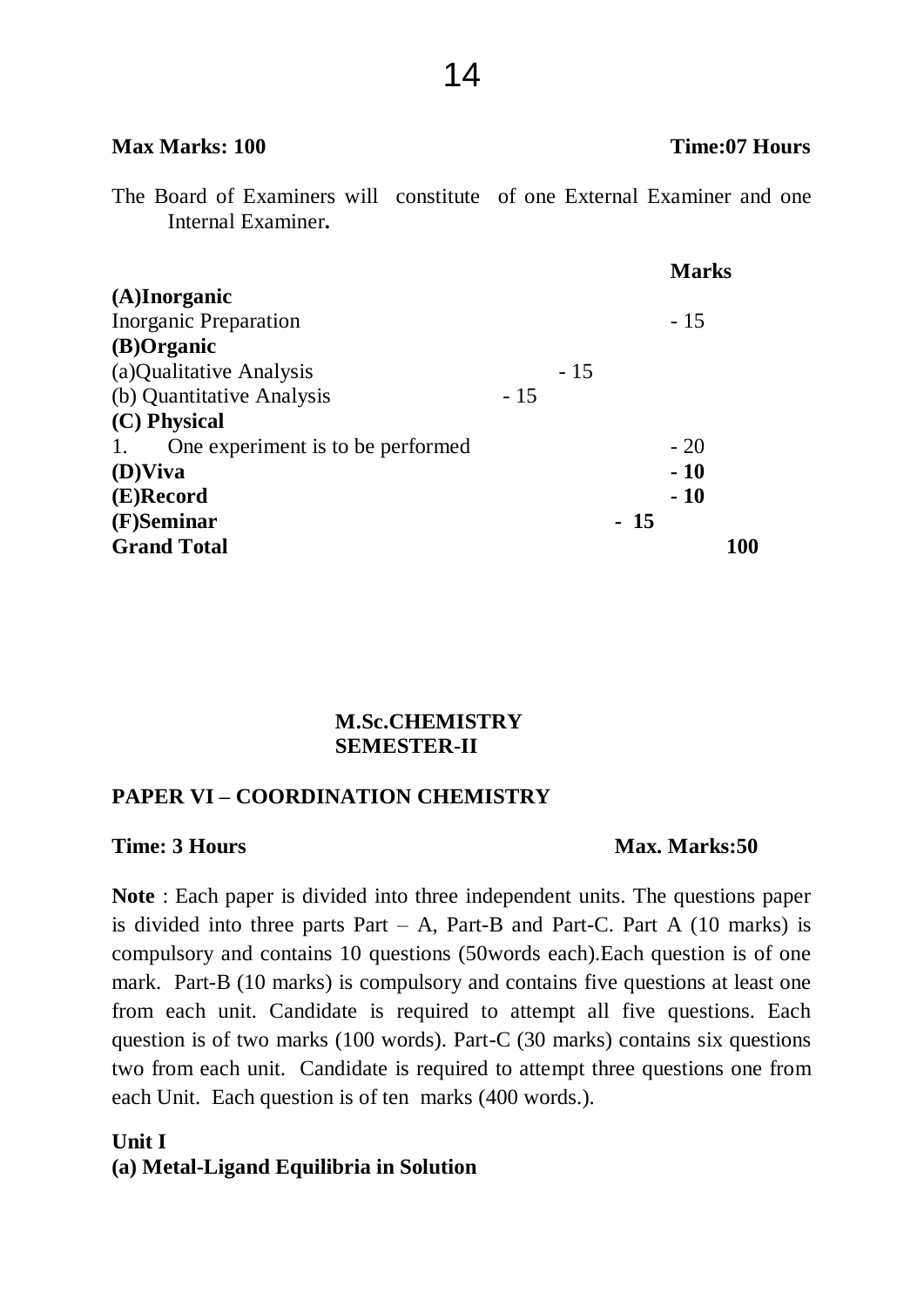Stepwise and overall formation constants and their interaction, trends in stepwise constants, factors affecting the stability of metal complexes with reference to the nature of metal ion and ligand, chelate effect and its thermodynamic origin, determination of binary formation constants by pHmetry and spectrophotometry.

# **(b) Metal Ligand Bonding**

Limitation of crystal field theory, molecular orbital theory, octahedral, tetrahedral and square planar complexes,  $\pi$  – bonding and molecular orbital theory.

# **Unit II**

# **Electronic Spectra and Magnetic Properties of Transition Metal Complexes**

Spectroscopic ground state, correlation, Orgel and Tanabe-Sugano diagrams for transition metal complexes  $(d^1-d^9S)$  Calculations of Dq, B and β parameters, charge transfer spectra, anomalous magnetic moments, magnetic exchange coupling and spin crossover.

# **Unit III**

### **Metal π-Complexes.**

Metal carbonyls, structure and bonding.Vibrational spectra of metal carbonyls for bonding and structural elucidation, important reactions of metal carbonyls; preparation, bonding structure and important reactions of transition metal nitrosyl, dinitrogen and dioxygen complexes; tertiary phosphine as ligand..

#### **Books Suggested**

- 1. Advanced Inorganic Chemistry, F.A.Cotton and Wilkinson. John Wiley.
- 2. Inorganic Chemistry, J.E. Huhey, Harpes& Row.
- 3. Chemistry of the Elements, N.N. Greenwood and A. Earnshow, Pergamon.
- 4. Inorganic Electronic Spectroscopy, A.B.P. Lever, Elsevier.
- 5. Magnetochemistry, R.L. Carlin, Springer Verlag.

6. Comprehensive Coordination Chemistry eds., G. Wilkinson, R.D. Gillars and J.A. McCleverty, Pergamon.

7. Reaction mechanism, Basalo Pearson, Academic Press.

# **PAPER VII –REACTION MECHANISM- II AND STEREOCHEMISTRY**

# **Time: 3 Hours Max. Marks: 50**

**Note** : Each paper is divided into three independent units. The question paper is divided into three parts Part – A, Part-B and Part-C. Part A  $(10 \text{ marks})$  is compulsory and contains 10 questions (50words each).Each question is of one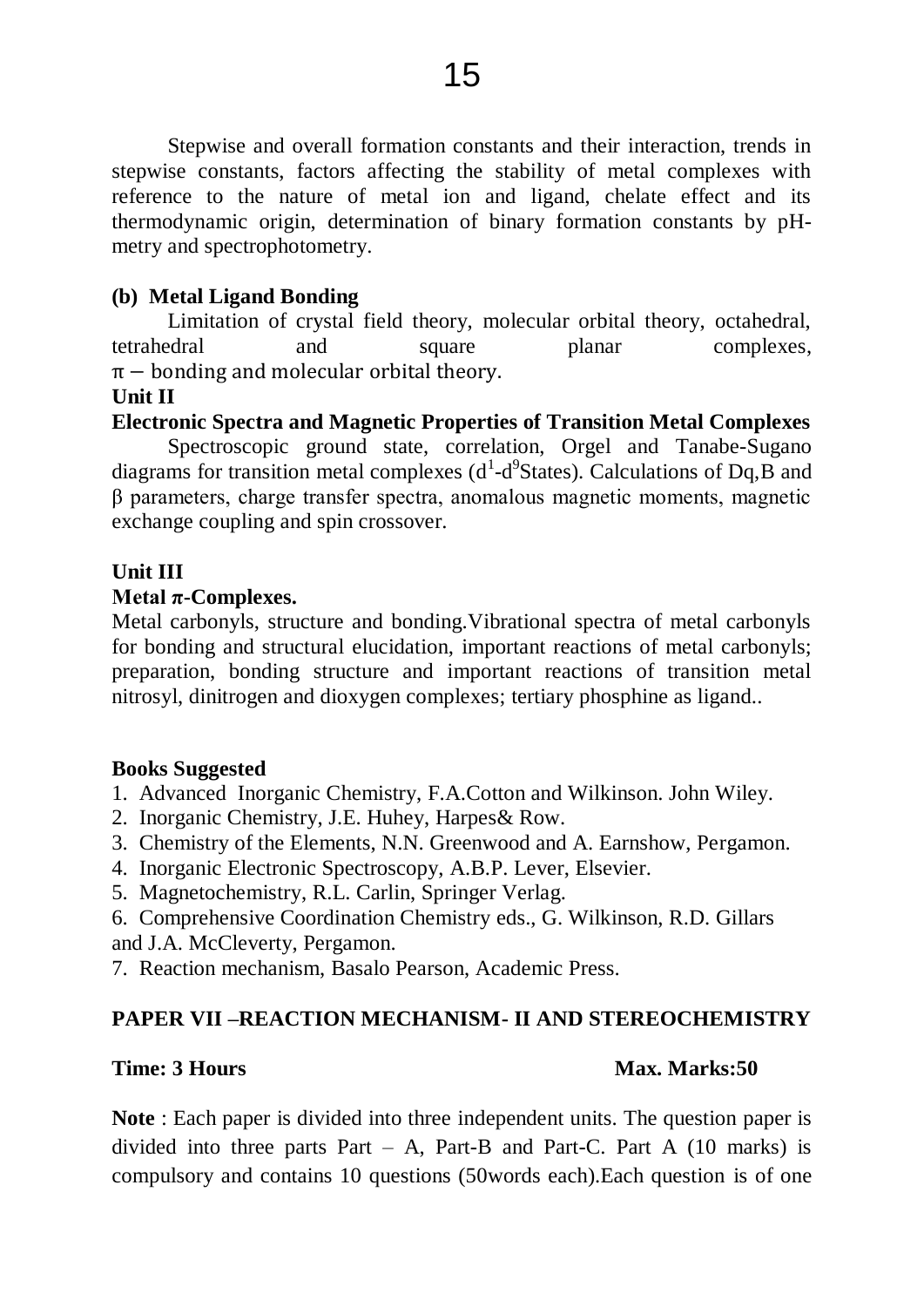mark. Part-B (10 marks) is compulsory and contains five questions at least one from each unit. Candidate is required to attempt all five questions. Each question is of two marks (100 words). Part-C (30 marks) contains six questions two from each unit. Candidate is required to attempt three questions- one from each Unit. Each question is of ten marks (400 words.).

#### **Unit I**

#### **a) Addition to Carbon-Hetero Multiple Bonds**

Mechanism of metal hydride reduction of saturated and unsaturated carbony1 compounds, acids, estersand nitriles. Addition of Grignard reagents, organozinc and organolithium reagents to carbonyl and unsaturated carbonyl compounds. Wittig reaction.

Mechanism of condensation reaction involving enolates-Aldol, Knoevenagel.Claisen, Mannich, Benzoin, Perkin and Stobbe reactions.Hydrolysis of esters and amides, ammonolysis of esters.

#### **b) Addition to Carbon-Carbon Multiple Bonds**

Mechanism and stereochemical aspects of addition reactions involving electrophiles, nucleophiles and free radicals, regio-and chemo-selectivity, orientation and reactivity.

Addition to cyclopropane ring.Hydrogenation of double and triple bonds, hydrogenation of aromatic rings.Hydroboration.Michael reaction.Sharpless asymmetric epoxidation.

#### **Unit II**

**(a)Stereochemistry**Elements of symmetry, Chirality, molecules with more than one chiral center, threo and erythroisomers, methods of resolution, optical purity, enantiotopic and diastereotopic atoms,groups and faces,stereospecific and stereroselective synthesis .Asymmetric synthesis. Optical activity in the absence of chiral carbon (biphenyls, allenes and spiranes), chirality due to helical shape.

Stereochemistry of the compounds containing nitrogen, sulphur and phosphorus.

**(b)** Conformational analysis of cycloalkanes, decalins, effect of conformation on reactivity, conformation of sugars, steric strain due to unavoidable crowding.

#### **Unit III**

#### **Pericyclic Reactions**

Molecular orbital symmetry, Frontier orbitals of ethylene, 1,3 butadiene,1,3,5-hexatriene and allyl system. Classification of pericyclic reaction. Woodward-Hoffmann correlation diagrams. FMO and PMO approach Electrocyclic reactions- conrotatory and disrotatory motions, 4n, 4n+2 andallyl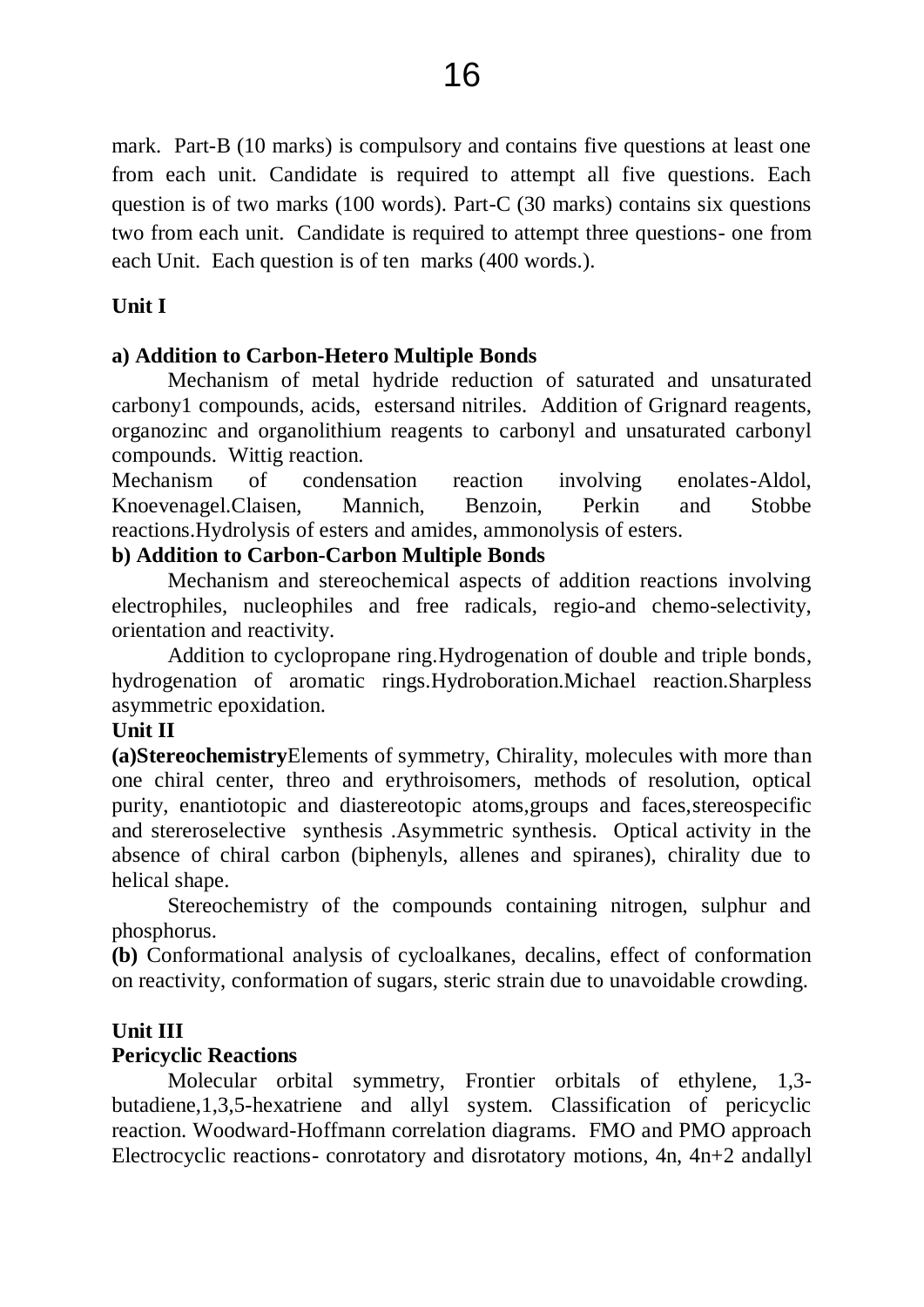systems. Cycloadditions-antarafacial and suprafacial additions, 4n, 4n+systems, 2+2 addition of ketenes, 1,3 dipolar cycloaddition and cheleotropic reactions.

Sigmatropic rearrangements-suprafacial and antarafacial shifts of P sigmatropic shifts involving carbon moieties, 3,3-and 5,5-sigmatropic rearrangements. Claisen, Cope and aza-Cope rearrangements,Ene reaction.

# **Books Suggested:**

- 1. Advanced Organic Chemistry-Reactions, Mechanism and Structure, Jerry March, John Wiley.
- 2. Advance Organic Chemistry, F.A. Carey and R.J. Sundberg, Plenum.
- 3. A guide Book to Mechanism in Organic Chemistry, Peter Sykes, Longman
- 4. Structure and Mechanism in Organic Chemistry, C.K. Ingold Cornell University Press.
- 5. Organic Chemistry, T.R. Morrison and R.N. Boyd, Prentice-Hall
- 6. Modern Organic Reactions, H.O. Housee, Benjamin.
- 7. Principles of Organic Synthesis, R.O.C. Norman and J.M. Coxon, Blackie Academic &Profesional.
- 8. Pericyclic Reactions S.M. Mukherji, Macmillan, India.
- 9. Reaction Mechanism in Organic Chemistry, S.M. Mukherji and S.P. Singh, Macmillan.
- 10. Stereochemistry of Organic Compounds, D. Nasipuri, New Age International.
- 11. Sterochemistry of Organic Compounds, P.S. New Age International.
- 12. Quantum Chemistry by Zimmerman Academic Press.

# **PAPER VIII –PHYSICALCHEMISTRY - II**

# **Time: 3 Hours Max. Marks: 50**

**Note** : Each paper is divided into three independent units. The questions paper is divided into three parts Part – A, Part-B and Part-C. Part A  $(10 \text{ marks})$  is compulsory and contains 10 questions (50words each).Each question is of one mark. Part-B (10 marks) is compulsory and contains five questions at least one from each unit. Candidate is required to attempt all five questions. Each question is of two marks (100 words). Part-C (30 marks) contains six questions two from each unit. Candidate is required to attempt three questions one from each Unit. Each question is of ten marks (400 words.).

# **Unit I**

# **Electrochemistry**

Electrochemistry of solutions, Debye-Huckel-Onsager treatment and its extension, ion solvent interactions.Debye-Huckel-Bjerrum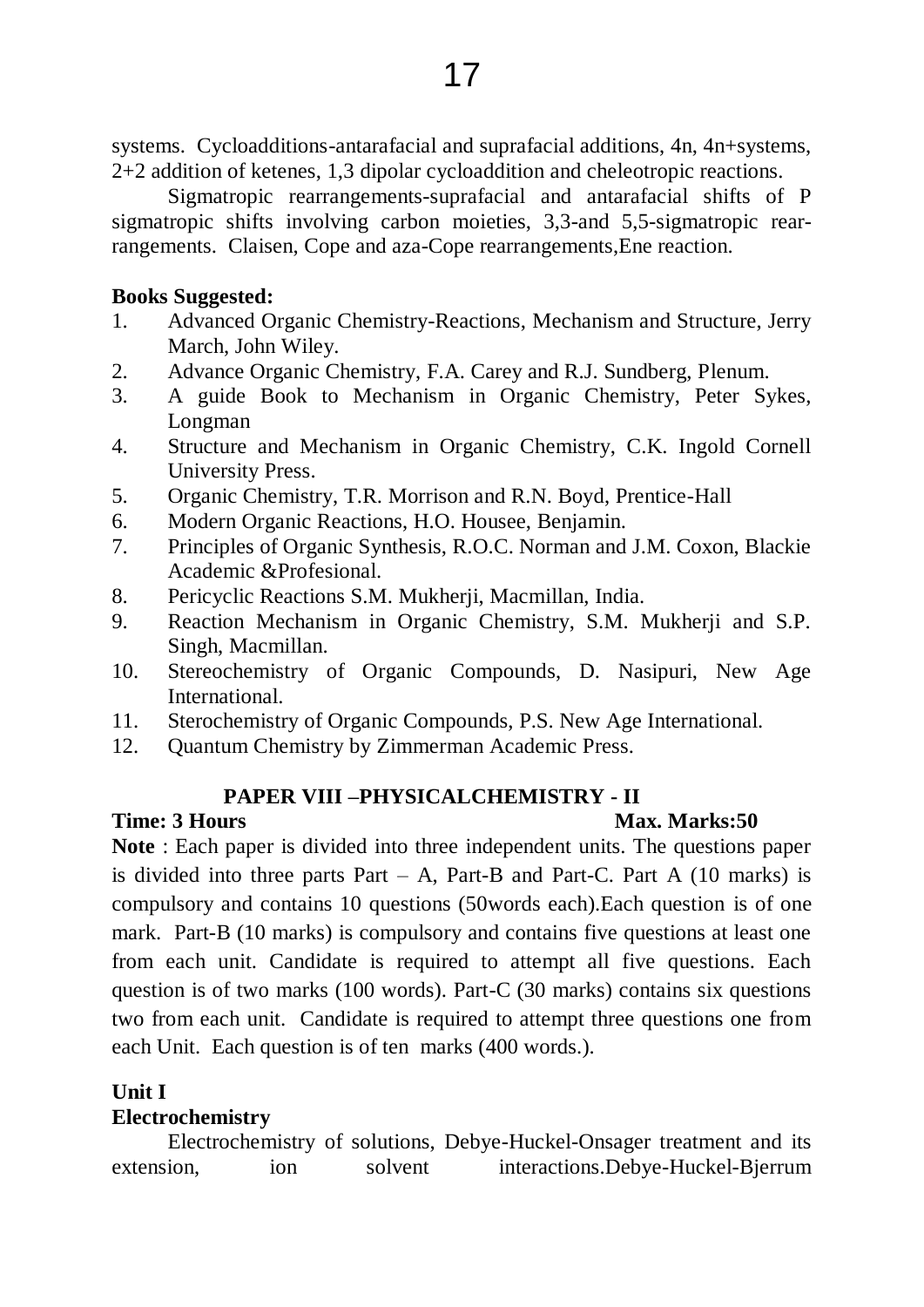model.Thermodynamics of electrified interface equations, methods of determination. Semiconductor interfaces-theory of double layer at semiconductor, electrolyte solution interfaces, structure of double layer interfaces. Effect of light at semiconductor solution interface.

Overpotentials, exchange current density, derivation of Butler-Volmer equation, Tafel Plot.

Polarography theory, Ilkovic equation; half wave potential and its significance. Corrosion – Types, mechanism and inhibition.

### **Unit II Surface Chemistry**

# **(a) Adsorption**

Pressure difference across curved surface (Laplace equation), vapour pressure of droplets (Kelvin equation), Gibbs adsorption isotherm, estimation of surface area (BET equation without derivation), mechanismof surface catalytic reactions.

# **(b) Micelles**

Surface active agents, classification of surface active agents, micellization, hydrophobic interaction, critical micellar concentration (CMC), factors affecting the CMC of surfactants, counter ion binding to micelles, thermodynamics of micellization, solubilization, micro emulsion, reverse micelles.

#### **(c) Macromolecules**

Electrically conducting, fire or heat resistant, liquid crystal polymers

# **UNIT III**

# **(a) Statistical Mechanics**

Concept of distribution, thermodynamic probability and most probable distribution.Ensemble averaging, postulate of ensemble and averaging.Canonical, grand canonical and micro canonical ensembles.

#### (b)**Statistical Thermodynamics**

Partition functions-translational, rotational, vibrational and electronic partition functions, calculation of thermodynamic properties in terms of partition functions. Applications of partition functions.Chemicalequilibria and equilibrium constant in terms of partition functions

#### **( c)Quantum Mechanics**

Fermi-Dirac statistics,Bose-Einstein statistics-distribution law and application to helium in brief.

# **Books Suggested :**

- 1. Physical Chemistry, P.W. Atkins, ELBS
- 2. Introduction to Quantum Chemistry, A.K. Chandra, Tata McGraw Hill.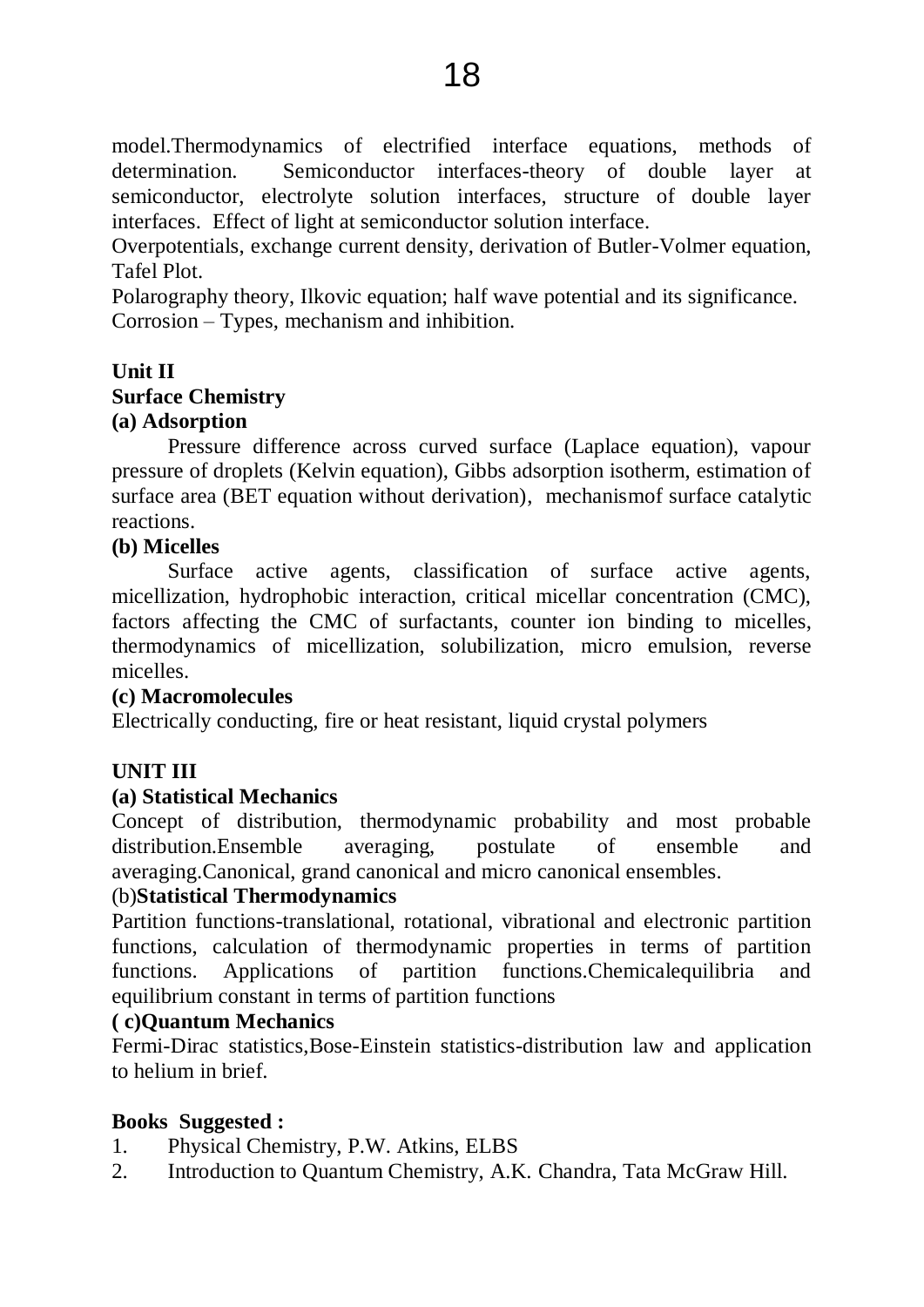- 3. Quantum Chemistry, Ira N. Levine, Prentice Hall.
- 4. Coulson's Valance, R McWeeny, ELBS
- 5. Chemical Kinetics, K.J.Laidler, MacGraw-Hill
- 6. Kinetics and Mechanism of Chemical transformations, J. Rajaraman and J. Kuriacoose, McMillan.
- 7. Micelles, Theoretical and Applied Aspects, V.Moroi, Plenum.
- 8. Modern Electrochemistry Vol.I and Vol.II J.O.M. Bockris and A.K.N. Reddy, Plenum.
- 9. Introduction to Polymer Science, V.R. Gowarikar, N.V. Vishwanathan and J. Sridhar, Wiley Easterm.
- 10. Phase Rule by Bowden.
- 11. Phase Rule by Y.K. Gupta.

# **PAPER IX – GROUP THEORY AND SPECTROSCOPY**

#### **Time: 3 Hours Max. Marks:50**

**Note** : Each paper is divided into three independent units. The question paper is divided into three parts Part – A, Part-B and Part-C. Part A  $(10 \text{ marks})$  is compulsory and contains 10 questions (50words each).Each question is of one mark. Part-B (10 marks) is compulsory and contains five questions at least one from each unit. Candidate is required to attempt all five questions. Each question is of two marks (100 words). Part-C (30 marks) contains six questions two from each unit. Candidate is required to attempt three questions one from each Unit. Each question is of ten marks (400 words.).

#### **Unit I**

#### **(a) Symmetry and Group Theory in Chemistry**

Symmetry elements and symmetry operation, definitions of group, subgroup, relation between orders of a finite group and its subgroup Conjugacy relation and classes.Point symmetry group.

#### **(b) Raman Spectroscopy**

Classical and quantum theories of Raman effect. Pure rotational, vibrational and vibrational-rotational Raman spectra, selection rules, mutual exclusion principle.Resonance Raman spectroscopy, coherent anti Stokes Raman spectroscopy (CARS).

#### **Unit II**

#### **(a)Molecular spectroscopy**

Energy levels, molecular orbitals, vibrational transitions, vibration progression and geometry of the excited states, Franck-Condon Principle, electronic spectra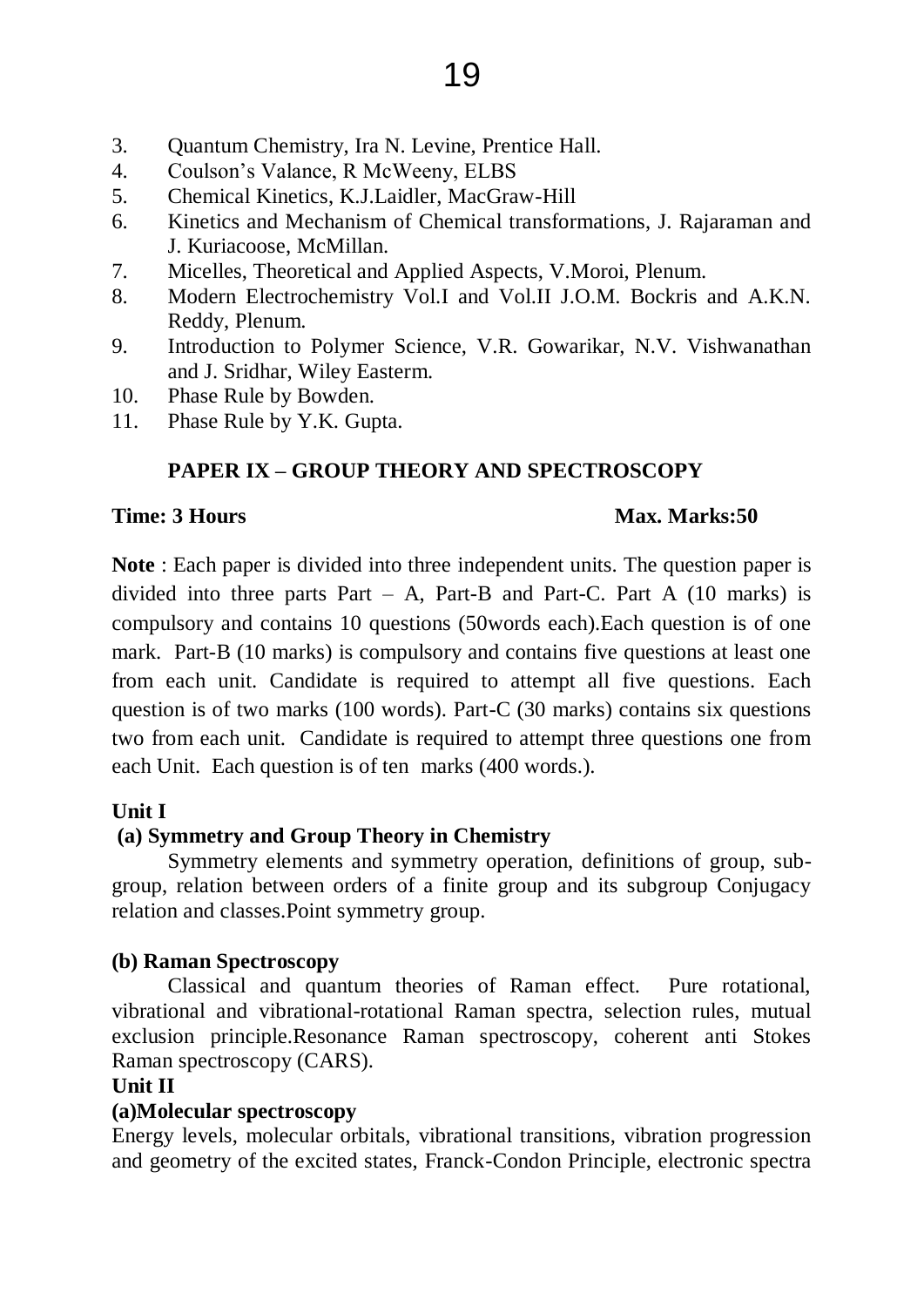of polyatomic molecules, Emission spectra, radiative and non-radiative decay, internal conversion, spectra of transition metal complexes, charge-transfer spectra.

# **(b) Photoelectron Spectroscopy**

Basic principles; photo-electric effect, ionization process, Koopman's theorem.Photoelectron spectra of simple molecules.ESCA.Chemical information from ESCA. Auger electron spectroscopy-basic idea.

Photoacoustic Spectroscopy:, Basic principle of photoacoustic spectroscopy (PAS), PAS-gases and condensed systems, chemical and surface applications.

# **Unit III**

# **Electron SpinResonance Spectroscopy**

Basic principles, zero field splitting and Kramer's degeneracy, factors affecting the "g" value Isotropic and anisotropic hyperfine coupling constants, spin Hamiltonian, spin densities and McConnell relationship, measurement techniques, spin polarization for atoms and transition metal ions, spin-orbit coupling and significance of g-tensors, application to transition metal complexes (having one unpaired electron) including biological systems and to inorganic free radicals such as  $PH_4$   $F_2$  and  $[BH_3]$ .

# **Books Suggested**

- 1. Modern Spectroscopy, J.M. John Wiley.
- 2. Applied Electron Spectroscopy for chemical Analysis Ed. H. Windawi and F.L. No, Wiley Interscience.
- 3. NMR, NQR, EPR and Mossbauer Spectroscopy in Inorganic Chemistry, R.V. Parish, Ellis Harwood.
- 4. Physical Methods in Chemistry R.S. Drago, Saunders College.
- 5. Chemical Application of Group Theory, F.A. Cotton.
- 6. Introduction to Molecular Spectroscopy, R. Chang, McGraw Hill.
- 7. Basic Principles of Spectroscopy, R. Chang, McGraw Hill
- 8. Theory and Applications of UV Spectroscopy, H.H. Jaffe and M. Orchin, IBH-Oxford.
- 9. Introduction of Photoelectron Spectroscopy, P.K. Ghosh, John Wiley.
- 10. Introduction to Magnetic Resonance., A Carrington and A.D. Carrington and A.D. Maclachalan, Harper & Raw.

# **PAPER X-PRACTICALS**

**Time : 07 Hours Max Marks-100** 

**A. INORGANIC**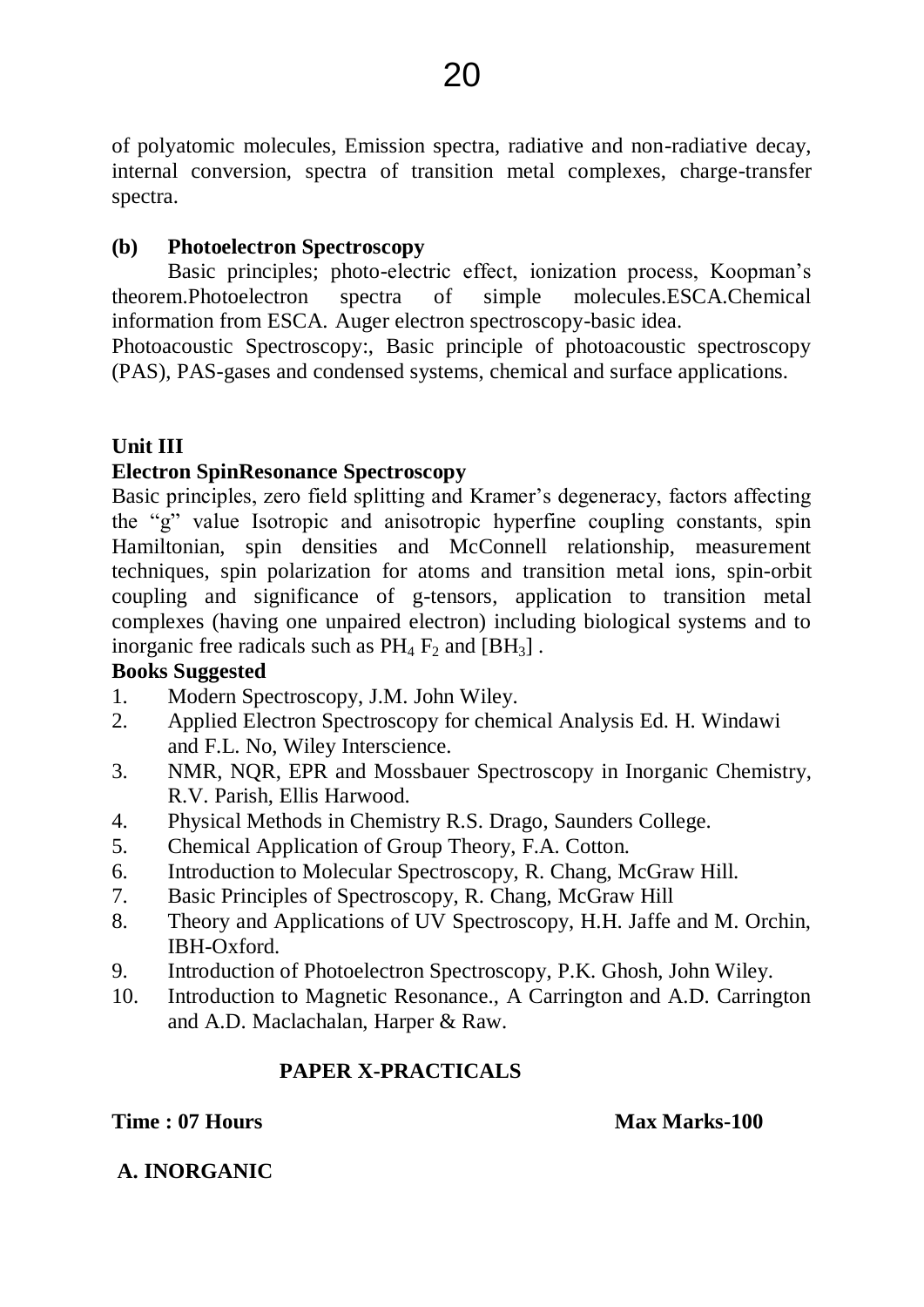Separation and determination of two metal ions involving volumetric and gravimetric methods.

Both Gravimetrically :Cu-Ni, Ag-Zn, Fe-Ni, Ag-Ni,Cu-Mg (At least any two) Both Volumetrically :Ca-Zn, Ca-Mg, Zn-Mg (Any two)

One Gravimetrically and one volumetrically : Ba-Cu, Ag-Cu,Ni-Mg,Pb-Cu, Fe-Cu, Ni-Cu (At least any three)

# **B.ORGANIC**

# **(a)ORGANIC SYNTHESIS (At least seven synthesis)**

- (i) Acetylation: Acetylation of salicylic acid using acetyl chloride
- (ii) Oxidation: Adipic acid by chromic acid oxidation of cyclohexanol.
- (iii) Aldol condensation: Dibenzal acetone from benzaldehyde.
- (iv) Sandmeyer reaction: p-chlorotoluene from p-toluidine.
- (v) Cannizzaro reaction: 4-chlorobenzaldehydeor benzaldehydeas substrate.
- (vi) Prepare p-nitroacetanilide
- (vii) Prepare p-bromoacetanilide
- (viii) Benzoylation of phenol
- (ix) Benzoylation of aniline
- (x) Benzoylation of glycine
- (xi) Aromatic Electrophilic substitutions: Synthesis of p-nitroaniline
- (xii) Aromatic Electrophilic substitutions:Synthesis of p-bromoaniline
- (xiii) Oxidation : Phenanthroquinine from phenanthrene
- (xiv) Diazotization and coupling reaction
- (xv) Methyl orange from sulphanilic acid and dimethyl aniline
- (xvi) Benzene azo-β-naphthol from aniline and β-naphthol
- (xvii) Sulphonation: Sulphanilic acid from aniline

(xviii)Prepare methylsalicylate (oil of wintergreen)

# **(b)QUANTITATIVE ANALYSIS (At least five)**

- (i) Determine Dissolved Oxygen( DO )of a water sample.
- (ii) Determine Chemical Oxygen Demand (COD) of a water sample.
- (iii) Determine Biological or Biochemical Oxygen Demand(BOD) of a water sample.
- (iv) Estimate paracetamoltitrimetrically.
- (v) Estimate ascorbic acid titrimetrically.
- (vi) Estimate aspirin titrimetrically.
- (vii) Estimate sulpha drug titrimetrically
- (viii) Determine Fe in vitamins /tablets/powder spectrophotometrically
- (ix) Estimate amines using bromate bromide mixture
- (x) Estimate phenol using bromate bromide mixture
- (xi) Estimate formaldehyde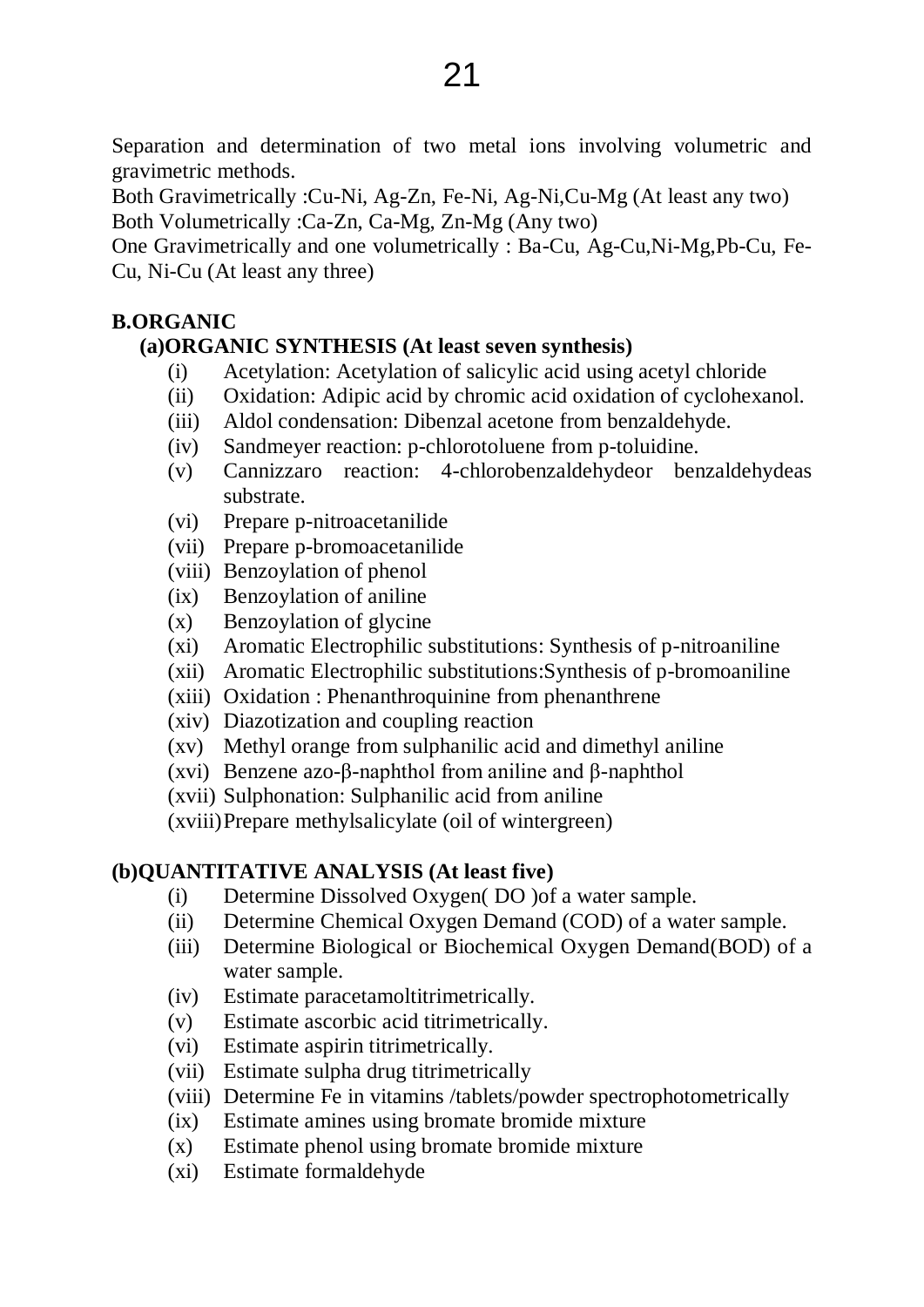### **C.PHYSICAL CHEMISTRY(Perform at least seven experiments)**

- 1. To construct the phase diagram for three component systemcontaining ethanol, benzene and water.
- 2. Determine the velocity constant and order of reaction of saponification of ethyl acetate by sodium hydroxide conductometrically
- 3. Determination of strengths of halides in a mixture (KBr, KI, KCl) potentiometrically.
- 4. Determine the strength of strong acid by titration against a strong base using a potentiometer/pH meter.
- 5. Determine the strength of strong acid by titration against a weak base using a potentiometer/pH meter.
- 6. Determine the strength of weak acid by titration against a weak base using a potentiometer/pH meter.
- 7. Determine the strength of weak acid by titration against a weak base using a potentiometer/pH meter.
- 8. Determine the strength of strong acid and weak acid in a mixture of HCl and  $CH<sub>3</sub>COOH$  by titration against a strong base using a potentiometer/pH meter.
- 9. Perform Acid-base titration in a non-aqueous media using a pH meter and determine strength of acid.
- 10. Determine partition coefficient of benzoic acid between water and benzene
- 11.Determine partition coefficient of iodine between water and carbon tetrachloride
- 12. Study the complex formation between copper sulphate and ammonia
- 13.Study and determine the equilibrium constant of reaction of iodine and potassium iodide to form potassium triiodide
- 14. Determine the concentration of amino acid spectrophotometrically
- 15.Study the adsorption of acetic acid on charcoal and prove the validity of Freundlich's adsorption isotherm and Langmuir's adsorption isotherm
- 16.Study the kinetics of reaction between potassium iodide and potassium persulphate at equal concentrations
- 17.Study the kinetics of reaction between potassium iodide and potassium persulphate at unequal concentrations
- 18.Study the kinetics of reaction between potassium iodide and potassium persulphate at comparable concentrations
- 19.Determine the solubility and solubility product of sparingly soluble salts (eg  $PbSO_4$ ,  $BaSO_4$ ) conductometrically
- 20.Determine the basicity of organic acids conductometrically.